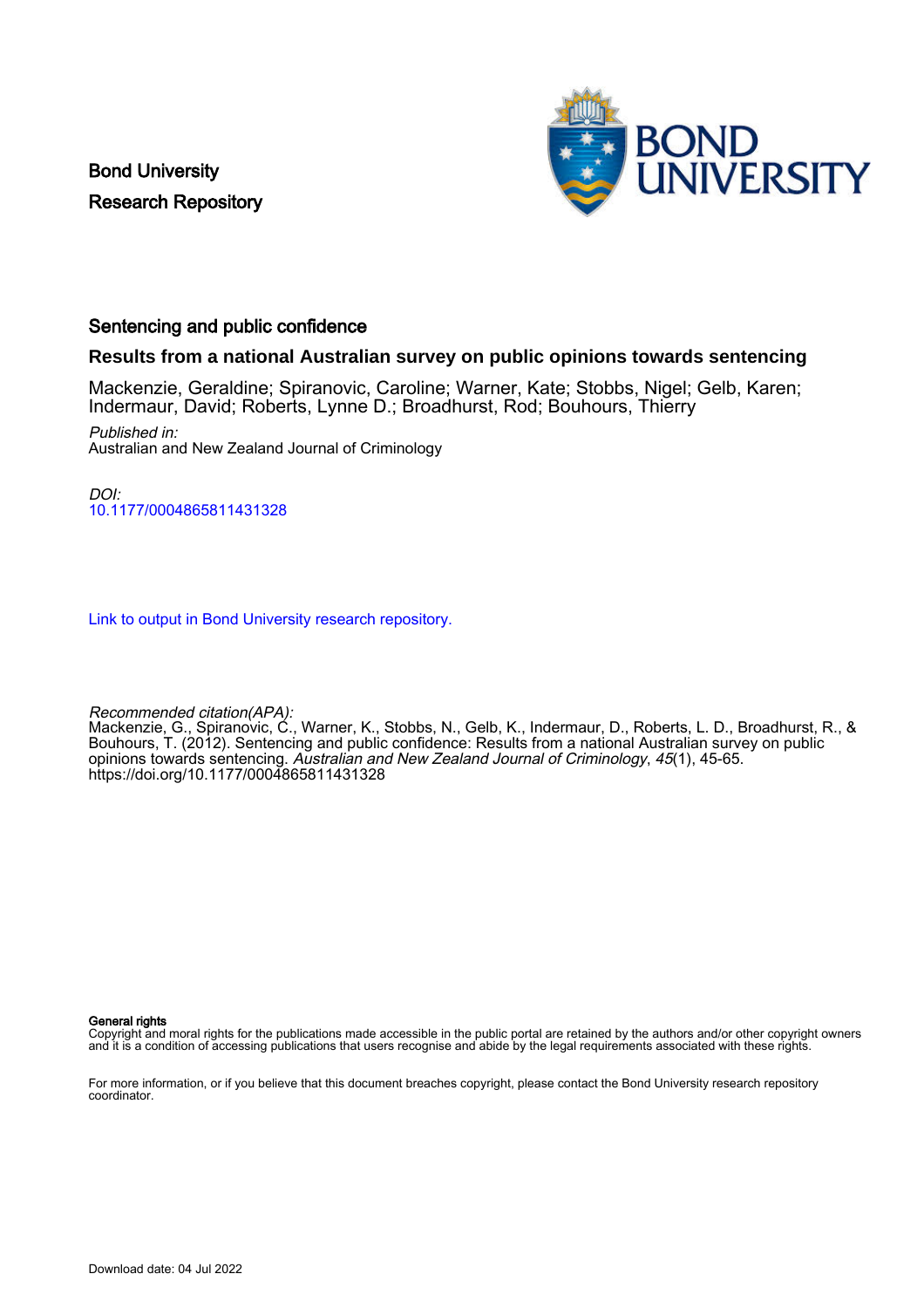XML Template (2011) [29.12.2011–10:13am] [1–21]  ${SAGE}$ ANJ/ANJ 431328.3d

Article

Sentencing and public confidence: Results from a national Australian survey on public opinions towards sentencing

Geraldine Mackenzie Bond University, Australia

Caroline Spiranovic Bond University, Australia

Kate Warner University of Tasmania, Australia

Nigel Stobbs Queensland University of Technology, Australia

Karen Gelb Victorian Sentencing Advisory Council, Australia

David Indermaur University of Western Australia, Australia

Lynne Roberts Curtin University of Technology, Australia

Rod Broadhurst Australian National University, Australia

Thierry Bouhours Australian National University, Australia

Australian & New Zealand Journal of Criminology 0(0) 1–21 C The Author(s) 2011 Reprints and permissions: sagepub.co.uk/journalsPermissions.nav DOI: 10.1177/0004865811431328 anj.sagepub.com

Corresponding author: Professor Geraldine Mackenzie, Faculty of Law, Bond University, Gold Coast, QLD, 4229 Australia Email: gmackenz@bond.edu.au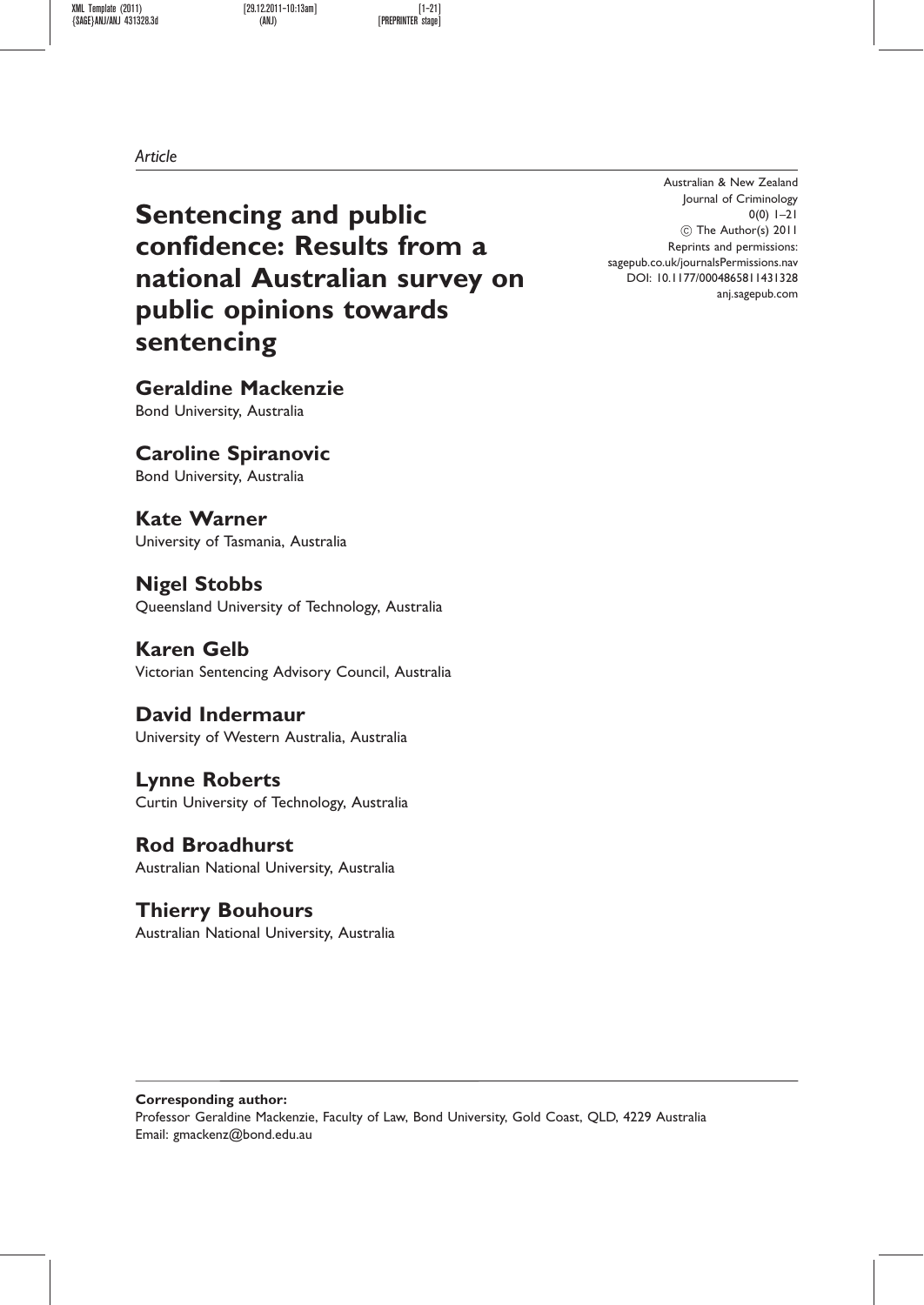${SAGE}$ ANJ/ANJ 431328.3d (ANJ)

XML Template (2011) [29.12.2011–10:13am] [1–21]

### Abstract

This paper examines the critical issue of public confidence in sentencing and presents findings from Phase I of an Australia-wide sentencing and public confidence project. Phase I comprised a nationally representative telephone survey of 6005 participants. The majority of respondents expressed approval for high levels of punitiveness and were dissatisfied with sentences imposed by the courts. Despite this, many were strongly supportive of the use of alternatives to imprisonment for a range of offences. These nuanced views raise questions regarding the efficacy of gauging public opinion using opinion poll style questions. This was indeed the expected outcome from this first phase of the four phase sentencing and public confidence project. The following phases of this project, reported on elsewhere, examined the robustness and nature of these views expressed in a standard 'top of the head' opinion poll.

### Keywords

confidence in sentencing, leniency in sentencing, public opinion, punitiveness, survey

A critical issue in criminology is public confidence and opinions about sentencing. Public opinion in this area matters for a number of reasons. The first reason is that many stages of the criminal justice process are reliant on the support and confidence of the public (e.g. see Roberts, 2007). The police are typically reliant on reports by victims and witnesses, and the court process itself requires co-operation from various participants including complainants, witnesses and jurors. A second reason is that public opinion can be influential in relation to actual sentencing decisions (Mackenzie, 2005; Gleeson, 2004). A third reason is that public opinion has emerged as a strong driver of sentencing policy in many jurisdictions (Frost, 2010; Roberts, 2008; Wood, 2009). In fact, a number of countries have devised strategies to incorporate public opinion in sentencing policy (Indermaur, 2008). A further reason is that research has indicated that attitudes relating to punishment and the criminal justice system have a strong bearing on the willingness of citizens to obey the law (Robinson and Darley, 1997; Tyler, 2006a, 2006b; Tyler and Darley, 2000). Clearly then, public opinion has far reaching consequences for not only the criminal justice system but also for society as a whole.

This article examines public confidence in the courts and sentencing, as well as attitudes towards punishment and justice. There is a paucity of comprehensive research on public opinions in this area at a national level in Australia. A recent review of this Australian research is provided by Roberts, Spiranovic and Indermaur (forthcoming) and thus only a brief summary is provided here. There have been a number of recent State-based surveys that have examined attitudes towards sentencing and punishment (e.g. Department of Justice Victoria, 2009; Jones and Weatherburn, 2010; Jones et al., 2008; Lovegrove, 2007; Warner et al., 2009, 2011). In contrast, the most comprehensive and up-to-date data at a national level is collected through the biennial Australian Survey of Social Attitudes (AuSSA) which was first conducted in 2003 and now includes a small but relevant section on attitudes towards the criminal justice system (e.g. see Indermaur and Roberts, 2005, 2009; Roberts and Indermaur, 2007, 2009).

However, there are some methodological issues that limit the reliability and validity of AuSSA's findings concerning the views of the Australian public regarding sentencing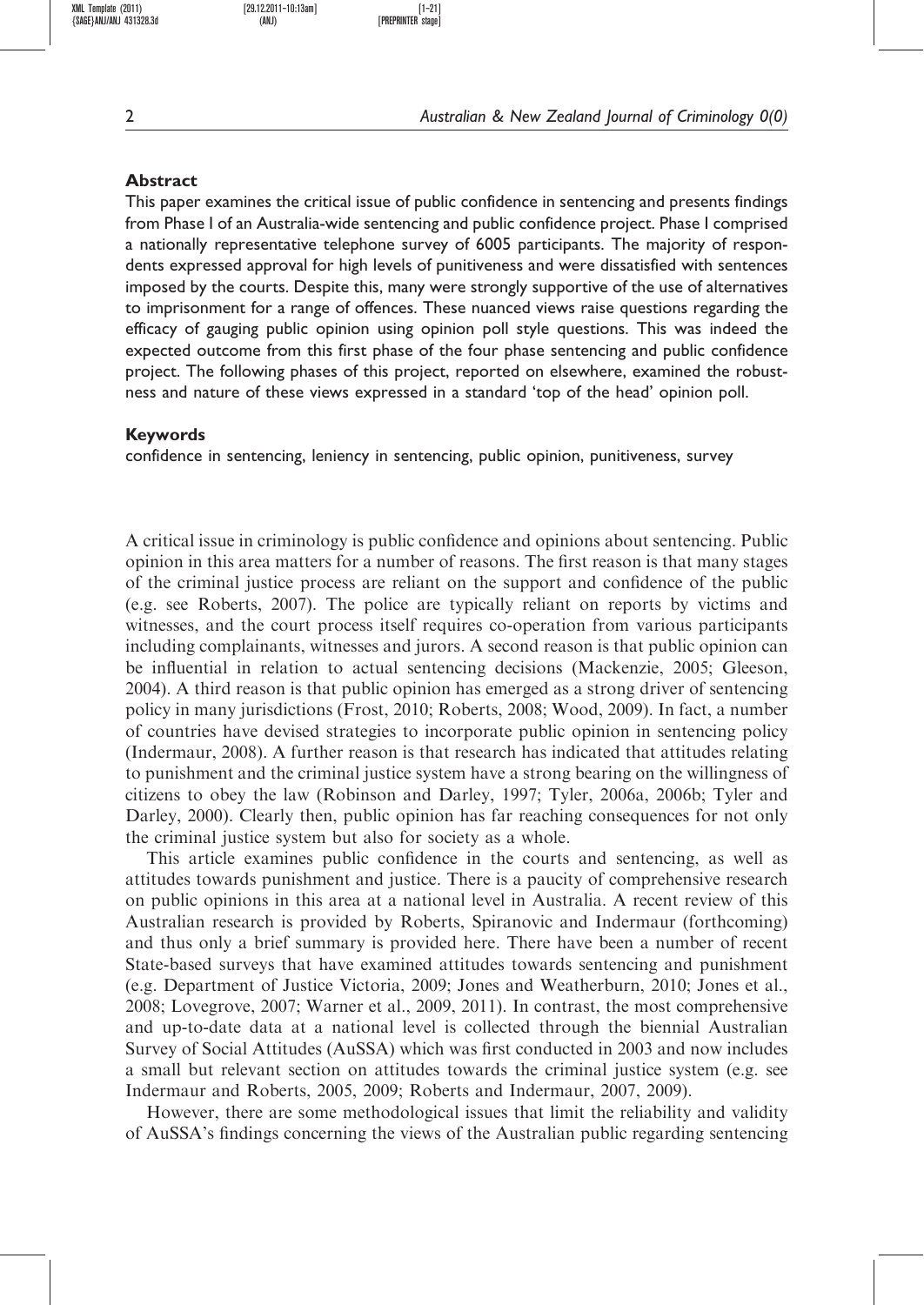Mackenzie et al. 3

and punishment. One overarching issue is the low response rates that have been obtained for AuSSA (ranging from 39% to 42% for the three different versions of the 2007 survey; Roberts and Indermaur, 2009); this clearly limits the extent to which the results may be generalised to the Australian population as a whole. In addition, a relatively small number of items have been used to assess attitudes towards crime and justice and these items are only included in two of the three versions of the 2007 AuSSA which limits the sample size for these items. The items that have been included do not specifically assess the critical issue of confidence in sentencing but rather focus on confidence in the courts with respect to upholding victim and defendant rights as well as timeliness and fairness of court procedures. Furthermore, single generalised statements were used to assess attitudes towards punishment; these statements do not take into consideration different types of offences nor do they provide respondents with information regarding different options and choices. Clearly then, further research employing an improved methodology is needed in Australia to reliably and comprehensively explore public confidence in sentencing and attitudes towards punishment.

## The present study

This paper reports on findings from an Australia-wide sentencing and public confidence project. This Australian project in its entirety will generate much needed quantitative as well as qualitative data on the critical issue of public confidence in sentencing through a multi-phased research design. The objectives of this project as a whole are as follows:

- 1. To comprehensively measure the levels of public confidence in the way in which judges and magistrates sentence offenders in Australian courts;
- 2. To analyse the socio-demographic, cultural, cognitive and attitudinal predictors (e.g. knowledge and beliefs about crime and sentencing, fear of crime) relevant to 'public confidence';
- 3. To assess the malleability of confidence levels as a measure of likely public tolerance and support for the development of reform initiatives;
- 4. To analyse and examine the stability of punitive attitudes over time; and
- 5. To apply focus group methodology to assess ways in which public opinion can be ascertained in a form that can be utilised to inform sentencing practice.

As outlined in Figure 1, the sentencing and public confidence project consisted of four phases. Phase I involved a nationally representative telephone survey of public perceptions of sentencing that was completed in April 2009. Phase I was followed by random allocation of participants to either one of two interventions, or a control group. The interventions aimed to elicit well-considered judgments and decisions from the general public on the following important issues; purposes of sentencing, mandatory imprisonment, and alternatives to imprisonment. The interventions comprised either a further telephone survey (Phase II) or a small discussion group referred to as a People's Jury (Phase III). Immediately following the interventions, respondents were presented with the same items comprising the key dependent variables (i.e. confidence in sentencing, punitiveness, and acceptance of alternatives to imprisonment) measured in Phase I. A final follow-up telephone survey was completed in May 2010, approximately six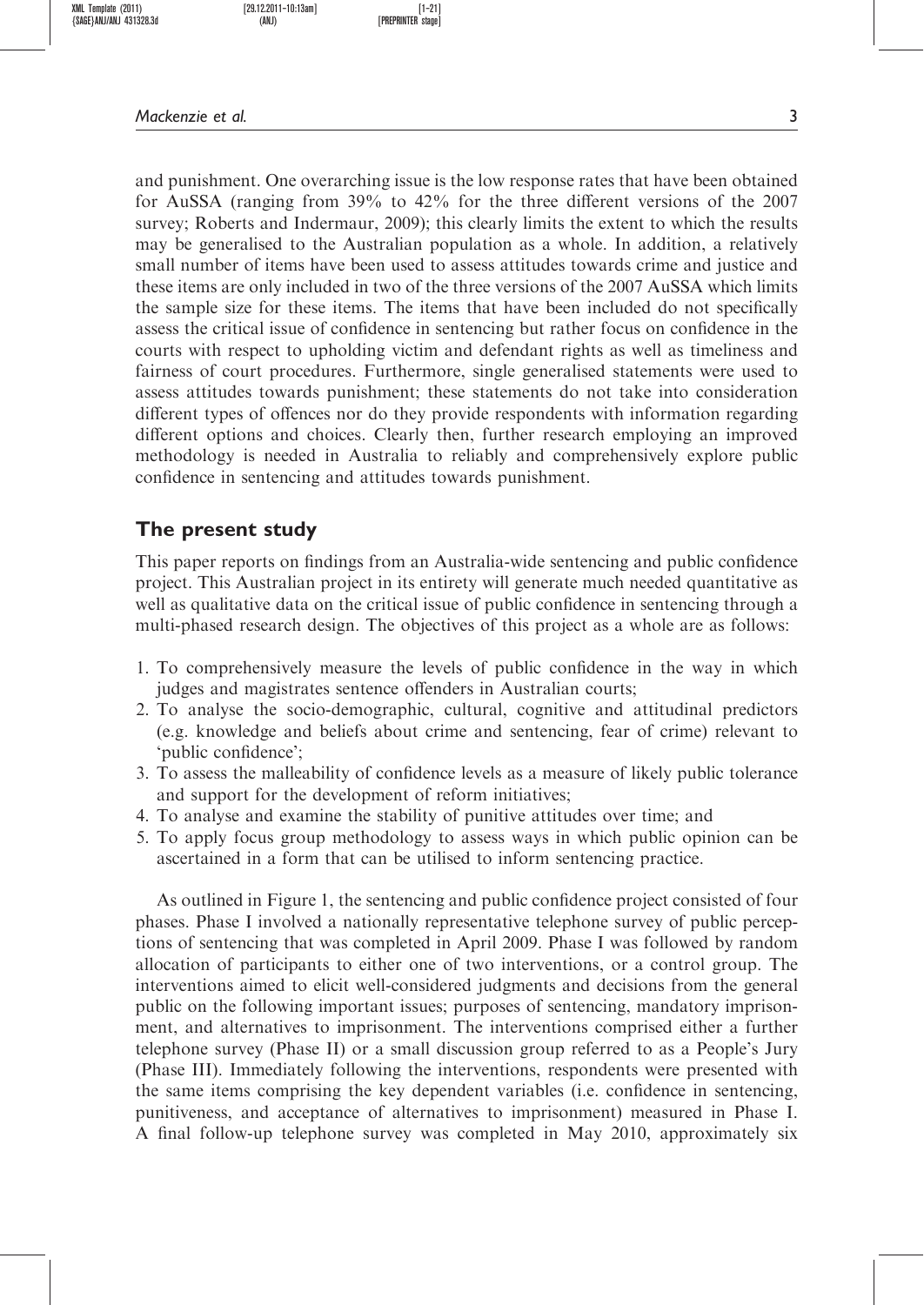

Figure 1. Illustration of the four phases of the national research project 'Sentencing and public confidence'.

months after the intervention phases, to compare the control group with the intervention groups and determine the durability of any changes in attitude measured during the interventions phases.

The focus of this present paper is on the Phase I survey. The Phase I survey utilised a broad range of items and was based on a large sample of Australians ( $N = 6005$ ) from all States and Territories. This paper will specifically provide a comprehensive response to the following two broad research questions:

- 1. How confident is the Australian public in the courts and sentencing?
- 2. What are the views of the Australian public towards punishment?

As noted previously, national Australian data on these two broad and important research questions is lacking. Most of the research in relation to public confidence and sentencing has been carried out in the United Kingdom, America and Canada (Roberts et al., 2003) and the findings of this project will serve as a vital comparison with these jurisdictions. In addition, through providing reliable baseline data for Australia, this research offers a useful platform for further investigation in Australia. In particular, future research on gauging public attitudes can build on these results in the quest to find improved ways of measuring informed public opinion. Furthermore, this baseline data will allow future studies to gauge the impact of strategies used to improve public confidence in sentencing.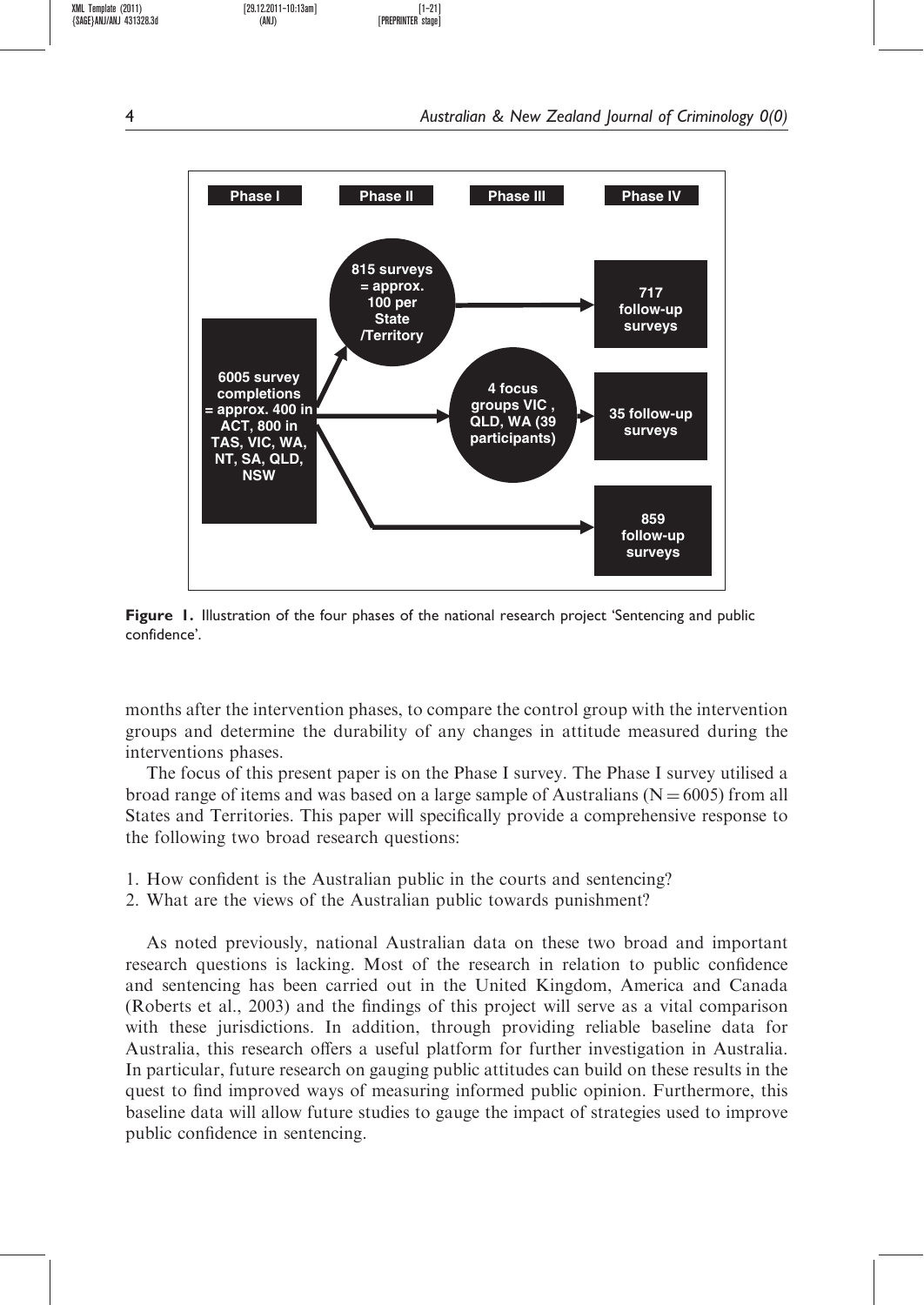Mackenzie et al. 5

## Method

#### Participants

A stratified random sample of 6005 participants (400 from The Australian Capital Territory, 800 from each of Victoria,<sup>1</sup> New South Wales, South Australia and Tasmania, 801 from Queensland, 802 from each of Western Australia and the Northern Territory) aged 18 years or older participated in this study. A sample size of 800 per jurisdiction (except ACT) was selected to enable State/Territory estimates with an accuracy level of  $+$  or  $-$  3 per cent (ABS, 1999).

Table 1 presents the key demographic characteristics of this sample as well as comparative data on the Australian population. The majority of the sample was female, with a mean age of 53 years and a mean of 13 years of education. The majority resided in metropolitan regions and self-identified as middle income.<sup>2</sup> It is clear that the sample is comparable to the Australian population in terms of gender and education. However, this sample appears to be comparatively older than the Australian population and those living in metropolitan regions are over-represented.<sup>3</sup> To ensure representativeness of the findings, data were weighted by age, gender and State/Territory population (ABS, 2008b) to produce national estimates.

|                                   |              | $N = 6005$ sample | Australian population |
|-----------------------------------|--------------|-------------------|-----------------------|
| Gender (%) <sup>a</sup>           | Male         | 49                | 49                    |
|                                   | Female       | 51                | 51                    |
| Age (in years) <sup>b</sup>       | Mean         | 53.44 $(15.61)^d$ | 46.13                 |
| Education (in years) <sup>c</sup> | Mean         | 13.42 $(3.77)^d$  | 12.6                  |
| Location $(\%)^e$                 | Metropolitan | 61                | 32                    |
|                                   | Rural        | 20                | 22                    |
|                                   | Regional     | 17                | 21                    |
|                                   | Remote       | $\mathfrak{p}$    | 25                    |
| Income $(\%)^f$                   | Lower        | 9                 |                       |
|                                   | Middle       | 69                |                       |
|                                   | Upper        | $\mathsf{I}$      |                       |

Table 1. Demographic data for the sample of 6005 survey respondents

Notes:

a. Gender distribution for Australia calculated as percentage of males and females aged 18 years and older based on data from ABS (2008b).

b. Mean age for Australia based on ABS (2008b) data on population estimates for persons aged 18 years and older.

c. Average number of successfully completed years of education for Australia based on OECD Education database, 2010, available at: http://www.oecd.org/dataoecd/56/9/37863998.pdf

d. Standard deviation for age and education of sample in parentheses.

e. Location breakdown for Australia based on ABS (2008a) data for categories of major cities, outer regional, inner regional, and remote (remote and very remote combined) classifications respectively.

f. Comparable data on income from the ABS cannot be obtained given income category was self-rated in the present study, whereas national ABS data on income is based on calculations of disposable income after tax (see ABS, 2009: 4).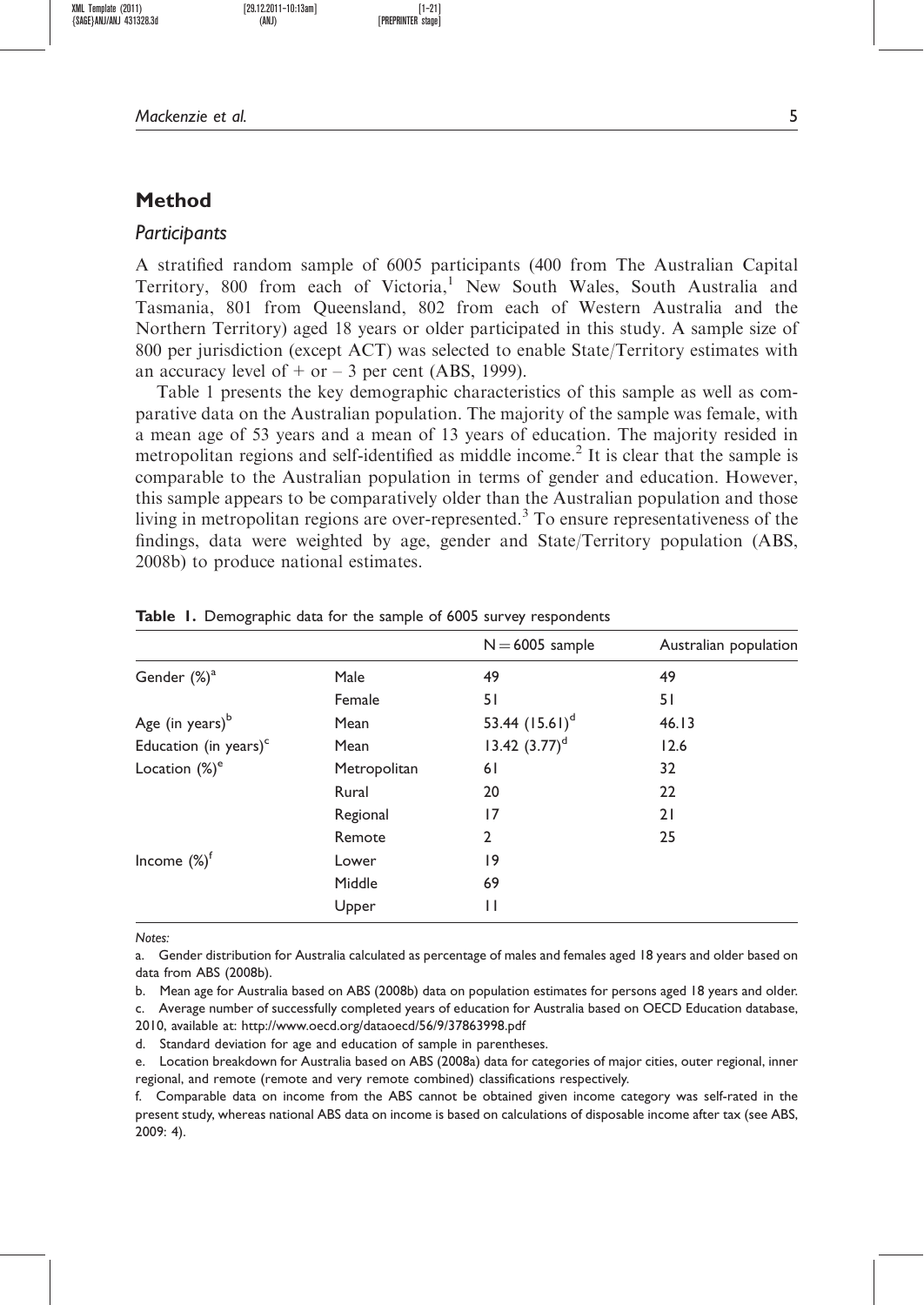XML Template (2011) [29.12.2011–10:13am] [1–21]

## **Materials**

The interview schedule consisted of items assessing attitudes to crime and sentencing, media usage and relevant demographic variables. The mean administration time was 15 minutes and 37 seconds.

The individual items from this survey are listed in Table A1 of the Appendix. A number of scales that demonstrated adequate psychometric properties were constructed by adding together item scores. Further details on the derived scales are provided in Table A2 in the Appendix.

There were a number of items measuring the key constructs of interest in the present paper. In relation to the first research question (confidence in the courts and sentencing), there were seven items measuring confidence in sentencing, and three items gauging perceptions of the extent to which the courts treat people in an egalitarian manner. In terms of the second research question (attitudes towards punishment), there were seven items specifically measuring punitive attitudes, five measuring willingness to accept alternatives to prison, three relating to the view that sentences imposed by the courts should reflect public opinion and five gauging views on leniency in sentencing.

## Procedure

The sample was drawn from a random selection of Electronic White Pages (EWP) entries stratified by State and Territory. The interviews were conducted from December 2008 through to April 2009 using Computer Assisted Telephone Interviewing (CATI). Demographic items were administered in fixed position at the end of the survey. All other survey items were delivered in blocks and the order of

|                                                                                                       |                      | Percentage      |                                  |       |                   |               |  |  |  |
|-------------------------------------------------------------------------------------------------------|----------------------|-----------------|----------------------------------|-------|-------------------|---------------|--|--|--|
| Confidence items                                                                                      | Strongly<br>disagree | <b>Disagree</b> | Neither<br>agree nor<br>disagree | Agree | Strongly<br>agree | Don't<br>know |  |  |  |
| P11 The individual judge is<br>the best person<br>to choose an appropriate<br>sentence for each case. | 7                    | 38              | П                                | 39    | 4                 |               |  |  |  |
| P14 Lam satisfied with the<br>decisions that the courts make.                                         | $\mathsf{I}$         | 40              | 18                               | 30    |                   |               |  |  |  |
| P15 I have confidence that<br>judges impose an appropriate<br>sentence most of the time.              | 7                    | 28              | 8                                | 53    | 4                 |               |  |  |  |
| P20 Judges are in touch<br>with what ordinary people think.                                           | 15                   | 43              | 15                               | 23    | $\mathbf{2}$      |               |  |  |  |

Table 2. Percentage ratings for 'Confidence in Sentencing' items utilising a five-point Likert scale ranging from 1 (strongly disagree) to 5 (strongly agree)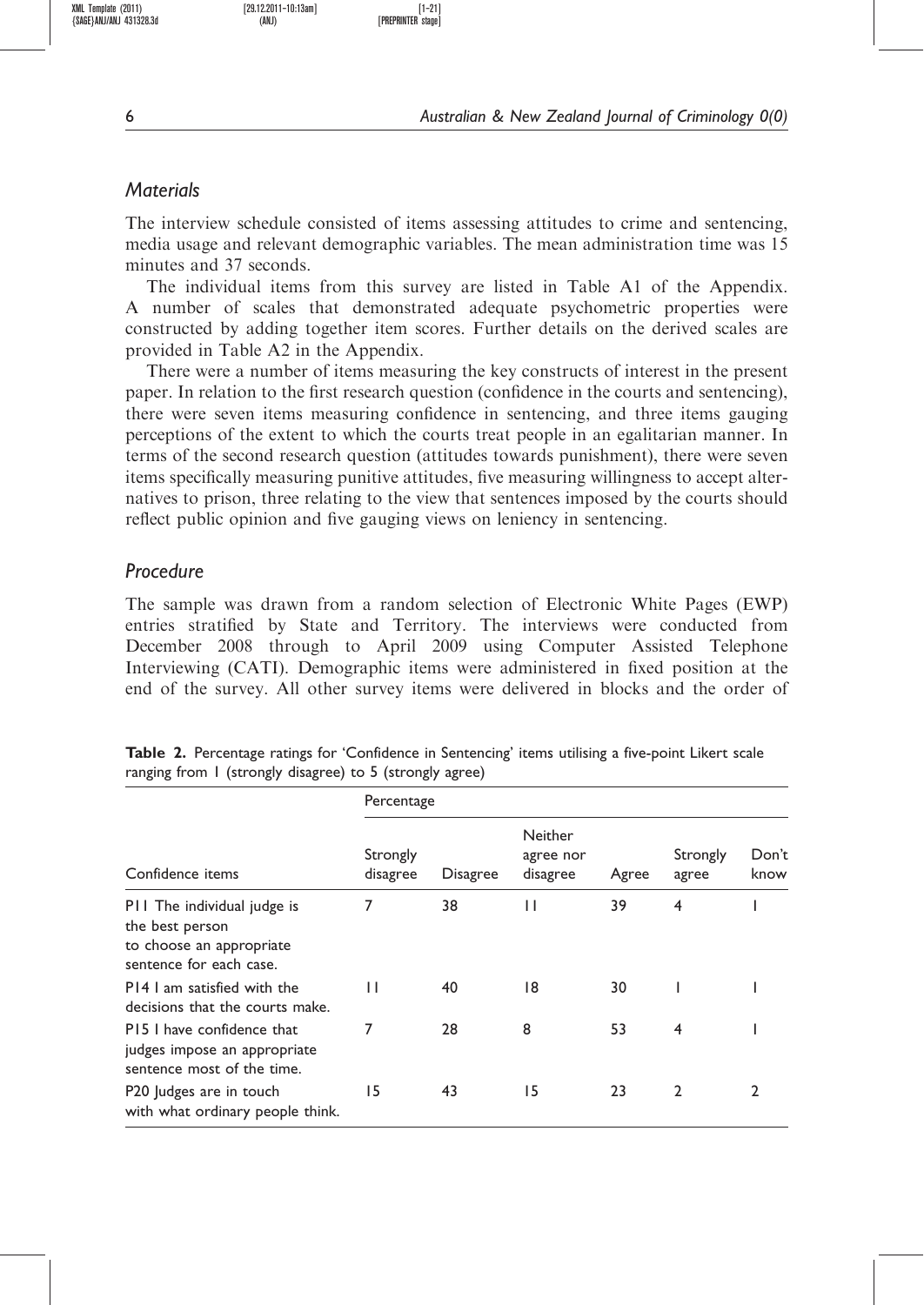XML Template (2011) [29.12.2011–10:13am] [1–21]  ${SAGE}$ ANJ/ANJ 431328.3d (ANJ)

Mackenzie et al. 7

presentation of these blocks as well as items within these blocks was randomized. (Roberts et al., forthcoming) provide a detailed description of the procedure used to administer the survey via CATI. The overall response rate of 67 per cent was calculated as completed interviews (eligible contacts  $+$  non-contacts after 10 attempts).<sup>4</sup>

## Results

The results are presented in two main sections to address the two broad research questions in this paper.

#### Research Question One: How confident is the Australian public in the courts and sentencing?

Tables 2 and 3 display the percentage ratings for the 'Confidence in Sentencing' items. The majority of Australians appeared to have little confidence in the courts; on five of the seven items, the majority of ratings were negative. However, the level of confidence varied depending on which aspect of the courts was being examined. For instance, 59 per cent of respondents indicated that they were fairly/very confident in the courts and legal system generally (item 1.5). In contrast, only 25 per cent agreed '... that judges are in touch with what ordinary people think' (item 20). In addition, respondents provided mostly negative ratings regarding sentencing decisions made by the courts (items 14, 21 and 22) but in contrast tended to  $(57%)$  agree '... that judges impose an appropriate sentence most of the time' (item 15).

As demonstrated in Table 4, the majority of respondents agreed that the courts treat people with dignity and respect (53%). However, respondents were close to equally divided with respect to whether the courts listen carefully to people (41% agreed and 37% disagreed) and whether the courts were sensitive to the concerns of the average person (41% agreed and 40% disagreed).

Research Question Two: What are the views of the Australian public towards punishment?

|                                                                                                          | Percentage |                                                                        |  |        |      |               |  |  |
|----------------------------------------------------------------------------------------------------------|------------|------------------------------------------------------------------------|--|--------|------|---------------|--|--|
| Confidence items                                                                                         |            | Not at all Not very<br>confident confident Neither confident confident |  | Fairly | Very | Don't<br>know |  |  |
| P21 How confident are you that<br>penalties or punishment given to<br>offenders are appropriate?         | ш          | 45                                                                     |  | 40     |      |               |  |  |
| P22 How confident are you that<br>the courts are effective at giving<br>punishments which fit the crime? | ш          | 42                                                                     |  | 43     |      |               |  |  |
| P1.5 How confident are you<br>generally in the courts and legal system?                                  | 8          | 30                                                                     |  | 53     | 6    |               |  |  |

Table 3. Percentage ratings for 'Confidence in Sentencing' items utilising a five-point Likert scale ranging from 1 (not at all confident) to 5 (very confident)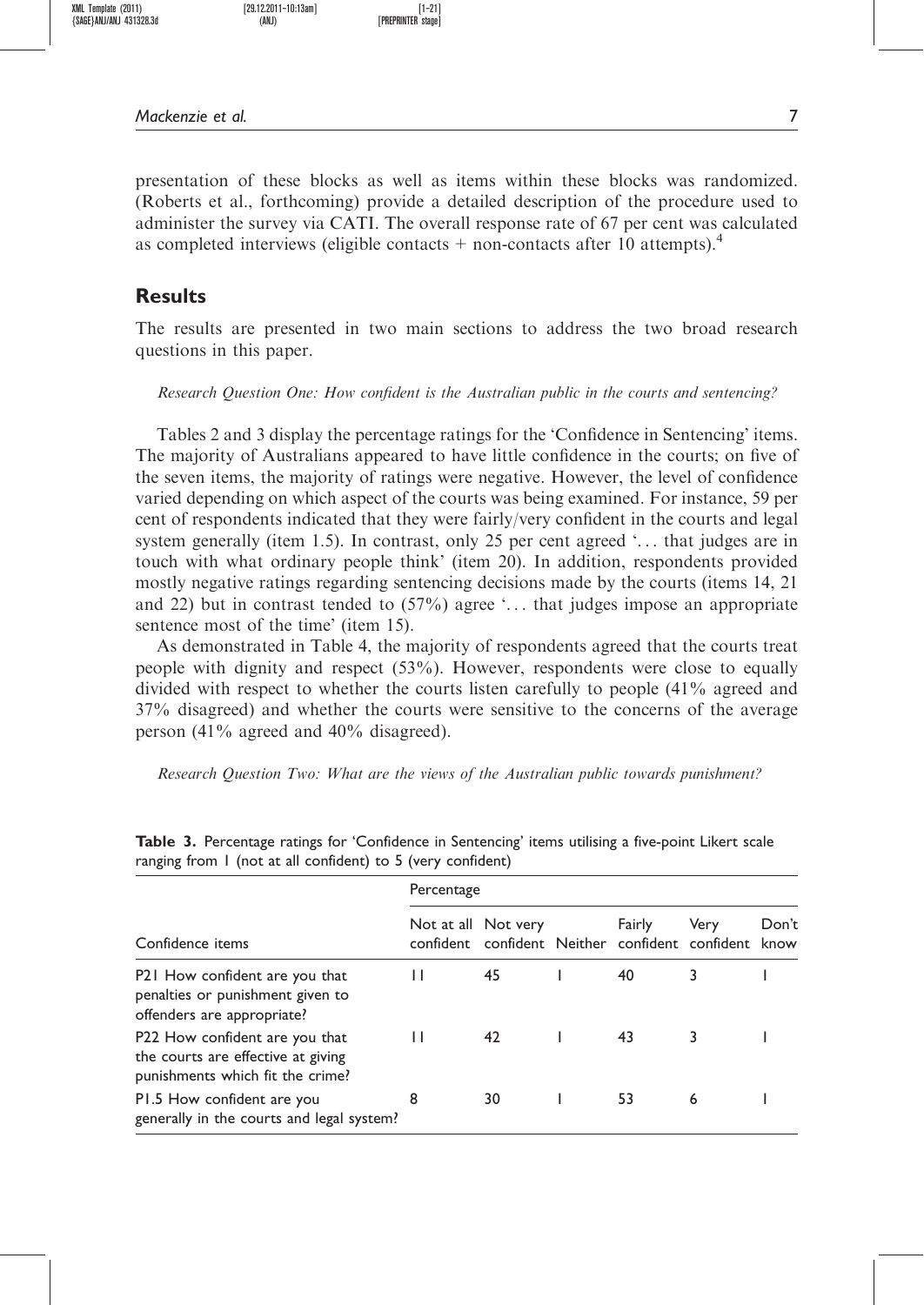|             |  |  |  | <b>Table 4.</b> Percentage ratings for 'Egalitarian Courts' items based on $N = 6005$ Australian |  |
|-------------|--|--|--|--------------------------------------------------------------------------------------------------|--|
| respondents |  |  |  |                                                                                                  |  |

|                                                                | Percentage           |                 |                               |       |                   |               |  |  |
|----------------------------------------------------------------|----------------------|-----------------|-------------------------------|-------|-------------------|---------------|--|--|
| Egalitarian Courts items                                       | Strongly<br>disagree | <b>Disagree</b> | Neither agree<br>nor disagree | Agree | Strongly<br>agree | Don't<br>know |  |  |
| P28 Courts treat people<br>with dignity and respect.           |                      | 20              | ۱9                            | 48    | 5                 | 5             |  |  |
| P33 Courts listen<br>carefully to people.                      | 6                    | 31              | 18                            | 37    | 4                 | 4             |  |  |
| P34 Courts are sensitive<br>to the concerns of average people. | 6                    | 34              | 16                            | 39    |                   |               |  |  |

**Table 5.** Percentage ratings for 'Punitiveness' items based on  $N = 6005$  Australian respondents

|                                                                                             | Percentage           |          |                                         |       |                   |               |  |  |
|---------------------------------------------------------------------------------------------|----------------------|----------|-----------------------------------------|-------|-------------------|---------------|--|--|
| <b>Punitiveness items</b>                                                                   | Strongly<br>disagree | Disagree | <b>Neither</b><br>agree nor<br>disagree | Agree | Strongly<br>agree | Don't<br>know |  |  |
| P38 The death penalty should<br>be the punishment for murder.                               | 19                   | 33       | П                                       | 24    | 12                |               |  |  |
| P39 People who break the law<br>should be given stiffer sentences.                          |                      | 15       | 18                                      | 49    | 17                |               |  |  |
| P48 Courts are too soft on offenders.                                                       | $\mathbf{2}$         | 4        | 16                                      | 45    | 22                |               |  |  |
| P62 The tougher the sentence,<br>the less likely an offender is to<br>commit more crime.    | 6                    | 32       | $\overline{10}$                         | 40    | 12                |               |  |  |
| P65 Rehabilitation is not taken<br>seriously by criminals.                                  | $\mathfrak{p}$       | 12       | 9                                       | 47    | 17                | 4             |  |  |
| P66 High crime rates are mainly<br>an indication that punishments<br>are not severe enough. | 6                    | 30       | 6                                       | 40    | 17                | $\Omega$      |  |  |
| P67 The most effective response<br>to criminality is to have harsher sentences.             | 6                    | 26       | 8                                       | 44    | 16                |               |  |  |

Table 5 displays the percentage ratings for the 'Punitiveness' items. The majority of respondents expressed a desire to see more severe penalties for offenders (items 39 and 48) and believed that more severe penalties would be effective in reducing the incidence of crime (items 62, 66 and 67). In particular, 66 per cent of respondents either agreed or strongly agreed that 'People who break the law should be given stiffer sentences'. The majority of Australians (52%) either disagreed or strongly disagreed with the use of the death penalty for murder.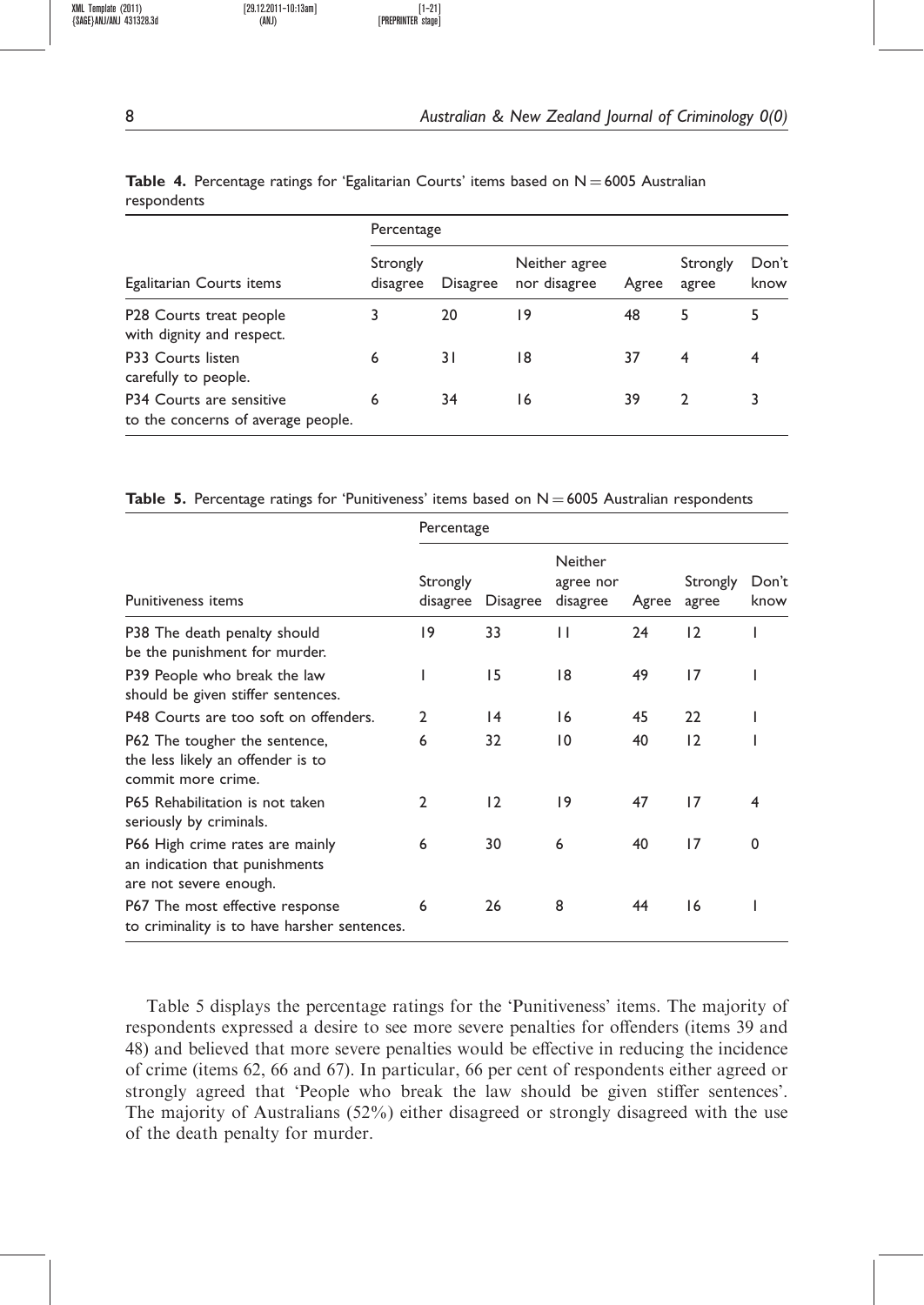XML Template (2011) [29.12.2011–10:13am] [1–21]  ${SAGE}$ anj/anj`431328.3d (ANJ)

Mackenzie et al. 9

|             |  |  | <b>Table 6.</b> Percentage ratings for 'Leniency in Sentencing' items based on $N = 6005$ Australian |  |  |
|-------------|--|--|------------------------------------------------------------------------------------------------------|--|--|
| respondents |  |  |                                                                                                      |  |  |

|                                                                                                                                                                                           | Percentage           |                          |                |                            |                        |               |  |
|-------------------------------------------------------------------------------------------------------------------------------------------------------------------------------------------|----------------------|--------------------------|----------------|----------------------------|------------------------|---------------|--|
| Appropriateness of<br><b>Current Sentences items</b>                                                                                                                                      | Much<br>too<br>tough | A little<br>too<br>tough | About<br>right | A little<br>too<br>lenient | Much<br>too<br>lenient | Don't<br>know |  |
| P49 In general, would you say<br>that sentences<br>handed down by the courts are too<br>tough, about right, or too lenient?                                                               | 0                    | 3                        | 34             | 39                         | 20                     | 4             |  |
| P50 For violent crimes, like armed<br>robbery or rape, would you say that<br>sentences handed down by the courts<br>are too tough, about right, or too lenient?                           | $\mathbf 0$          | ı                        | 17             | 30                         | 49                     | 3             |  |
| P51 For non-violent drug crimes,<br>like possession or sale of illegal drugs,<br>would you say that sentences handed<br>down by the courts are too tough,<br>about right, or too lenient? | $\overline{2}$       | 8                        | 34             | 28                         | 23                     | 5             |  |
| P52 For non-violent property crimes,<br>like burglary or car theft, would you<br>say that sentences handed down by<br>the courts are too tough,<br>about right, or too lenient?           |                      | 3                        | 30             | 38                         | 23                     | 6             |  |
| P53 For juvenile property offenders,<br>would you say that sentences handed<br>down by the courts are too tough,<br>about right, or too lenient?                                          |                      | 3                        | 26             | 36                         | 28                     | 6             |  |

Table 6 displays the responses to the items measuring 'Leniency in Sentencing'. The majority of respondents agreed that sentencing is too lenient. For sentences 'in general' 59 per cent indicated that sentencing was too lenient. However, perceptions of leniency varied according to offence type and were higher for violent crimes (79%) compared with non-violent crimes  $(51\%$  for drug offences and  $61\%$  for property offences). Approximately two-thirds of respondents (64%) agreed that sentences for juvenile property offenders were too lenient.

There was strong support for the use of alternatives to imprisonment. As illustrated in Table 7, the majority of Australians were willing to accept alternatives for mentally ill (82% of respondents), young (80% of respondents) and drug addicted (66% of respondents) offenders. With respect to non-violent offenders, 55 per cent of respondents agreed that prison sentences should be used less frequently, whereas 64 per cent agreed that community correction orders should be used instead of prison.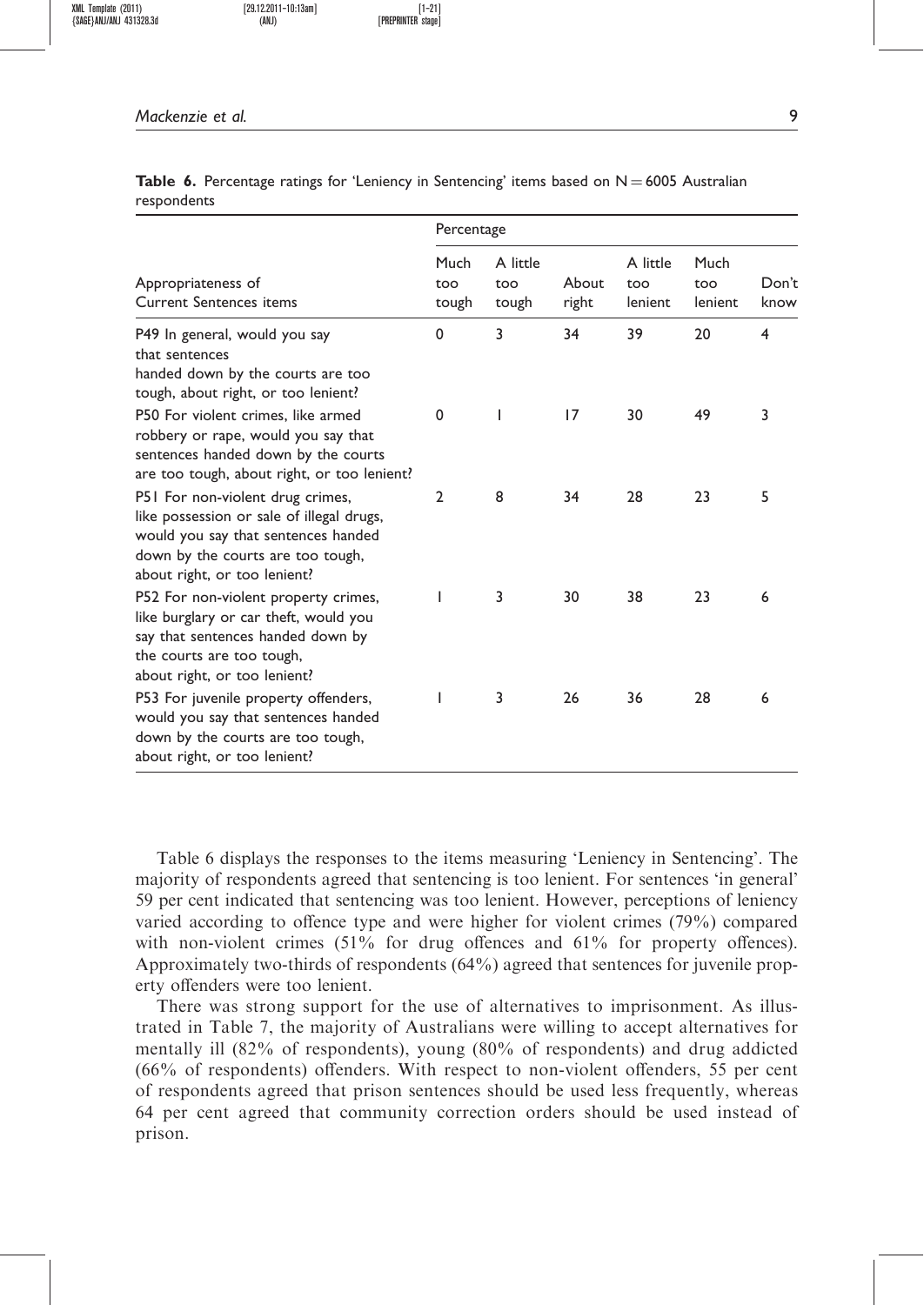|                                                                                                                                                      | Percentage           |              |                                  |       |                   |               |  |  |
|------------------------------------------------------------------------------------------------------------------------------------------------------|----------------------|--------------|----------------------------------|-------|-------------------|---------------|--|--|
| Acceptance of<br>Alternatives items                                                                                                                  | Strongly<br>disagree | Disagree     | Neither<br>agree nor<br>disagree | Agree | Strongly<br>agree | Don't<br>know |  |  |
| P54 Fewer prison sentences<br>should be given to non-violent offenders.                                                                              | 3                    | 29           | 12                               | 50    | 5                 |               |  |  |
| P55 Instead of going to prison,<br>young offenders should have to take<br>part in programmes that teach<br>job skills, moral values and self-esteem. | $\overline{2}$       | $\mathsf{L}$ | 7                                | 53    | 27                | $\Omega$      |  |  |
| P56 Instead of going to prison,<br>mentally ill offenders should receive<br>treatment in mental health facilities.                                   | $\mathfrak{p}$       | 9            | 7                                | 54    | 28                | $\Omega$      |  |  |
| P57 Instead of going to prison,<br>non-violent offenders should be<br>given community corrections orders.                                            | $\overline{4}$       | 22           | $\overline{10}$                  | 54    | 10                |               |  |  |
| P58 Instead of going to prison,<br>drug addicted offenders should be<br>put on an intensive programme of<br>rehabilitation and counselling.          | 4                    | 19           | $\overline{10}$                  | 49    | 17                | 0             |  |  |

**Table 7.** Percentage ratings for 'Acceptance of Alternatives to Prison' items based on  $N = 6005$ Australian respondents

As demonstrated in Table 8, the majority of the respondents agreed that sentencing decisions should reflect public opinion. In particular, almost two-thirds of respondents (64%) agreed that judges should reflect public opinion when sentencing criminals.

## **Discussion**

As highlighted in the introduction, a critical issue here is public confidence in sentencing and attitudes towards punishment, as public opinion in this area has far-reaching consequences for the criminal justice system and society as a whole. A notable shortcoming in the field has been the paucity of comprehensive and national research on public confidence in sentencing and attitudes towards punishment in Australia. This research has addressed this gap by exploring public confidence in the courts and sentencing, as well as attitudes towards punishment based on findings from the Phase I survey of the Australia-wide sentencing and public confidence project.

Research Question One: How confident is the Australian public in the courts and sentencing?

The present study has provided reliable estimates of the levels of confidence in the courts and sentencing in Australia. The views of the public in terms of confidence in the courts and sentencing were relatively nuanced as they varied considerably between items.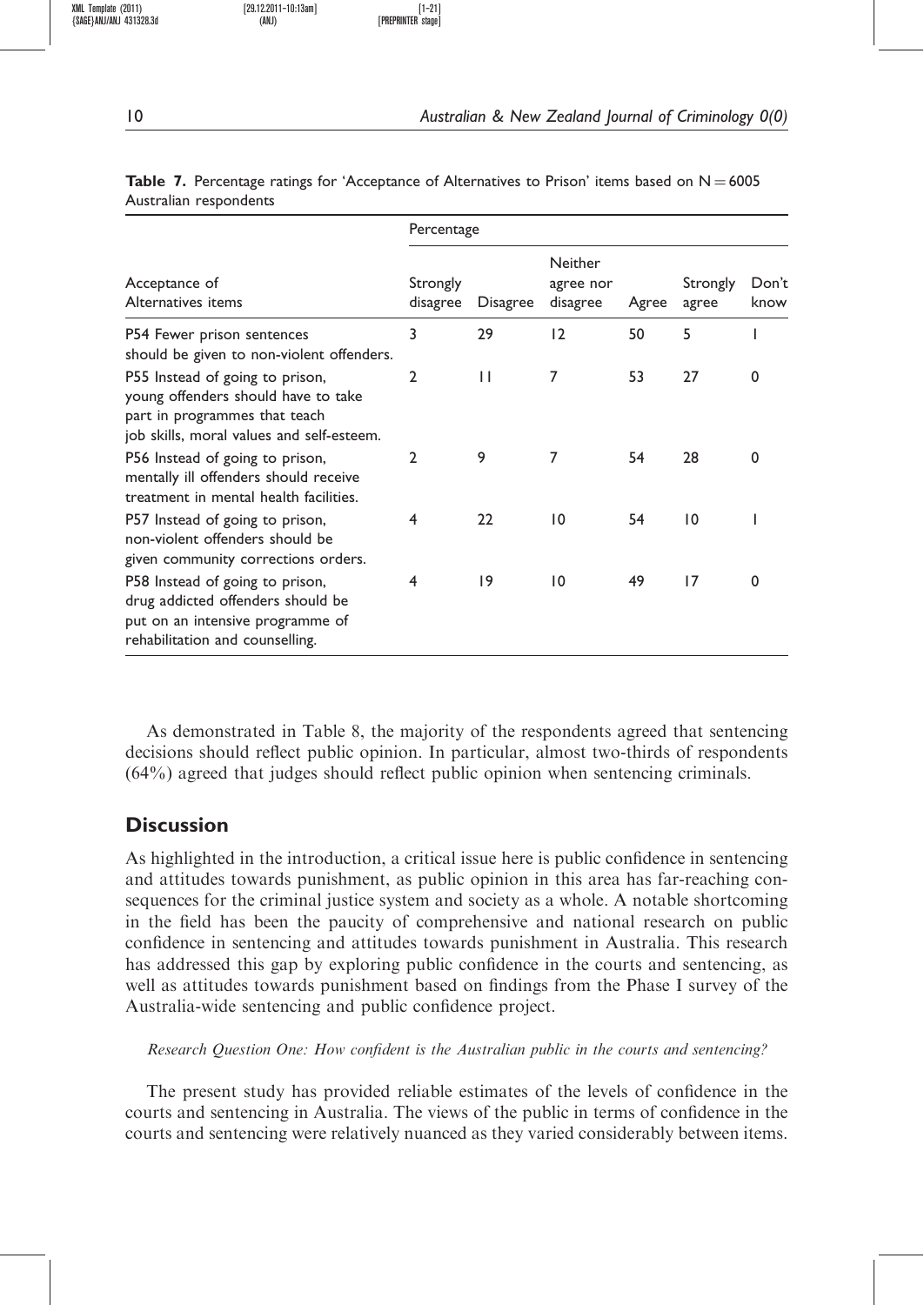#### Mackenzie et al. 11

|                                                                                        | Percentage                                                                  |    |       |                   |                 |  |  |  |
|----------------------------------------------------------------------------------------|-----------------------------------------------------------------------------|----|-------|-------------------|-----------------|--|--|--|
| Judges should reflect<br>public opinion items                                          | Neither<br>Strongly<br>agree nor<br>disagree<br>disagree<br><b>Disagree</b> |    | Agree | Strongly<br>agree | Don't<br>know   |  |  |  |
| P17 Judges should reflect public<br>opinion about crimes when<br>sentencing criminals. | 3                                                                           | 24 | 8     | 48                | 16              |  |  |  |
| P19 Sentencing should<br>reflect public opinion.                                       | 4                                                                           | 28 | 9     | 45                | $\overline{14}$ |  |  |  |
| P25 Court decisions should<br>reflect the majority of public opinion.                  | 3                                                                           | 26 | 9     | 47                | $\overline{14}$ |  |  |  |

**Table 8.** Percentage ratings for 'Judges should reflect public opinion' items based on  $N = 6005$ Australian respondents

The majority of respondents provided unfavourable ratings with regard to confidence in sentencing as it appeared they were dissatisfied with the appropriateness and effectiveness of punishments meted out by the courts. They also expressed doubts as to whether judges are in touch with the views of the general public.

With respect to views on the egalitarian nature of the courts, the majority of respondents agreed that the courts treat people with dignity and respect. However, respondents were close to equally divided with respect to whether the courts listen carefully to people and whether the courts were sensitive to the concerns of the average person.

Favourable views were obtained in terms of confidence in the courts and the legal system in general, and in the appropriateness of sentences imposed by judges most of the time. The qualifier terms such as 'in general' and 'most of the time' used in these latter items may have ameliorated the tendency of respondents to answer questions with violent and extreme examples in mind (Doob and Roberts, 1983; Indermaur, 1987).

It is problematic to compare levels of confidence across jurisdictions due to differences in the types of questions asked. There is a well-documented 'evaporation effect' in confidence across the different branches of the criminal justice system such that confidence levels are higher for the police than they are for the courts or the prison system (e.g. see Indermaur and Roberts, 2009: 2). The present study specifically examined confidence in sentencing and the courts' capacity to treat people in an egalitarian fashion, whereas previous research in Canada has examined confidence in the justice system more broadly (e.g. see Roberts, 2007). The present findings cannot be directly compared with previous research in Australia either, as items from AuSSA have examined confidence with respect to victim and defendant rights as well as efficiency and fairness (e.g. see Indermaur and Roberts, 2009). Although inter-jurisdictional comparisons are inappropriate, it may reasonably be assumed that confidence levels in Australia are low on average given that the majority of Australians provided negative ratings in terms of confidence in sentencing.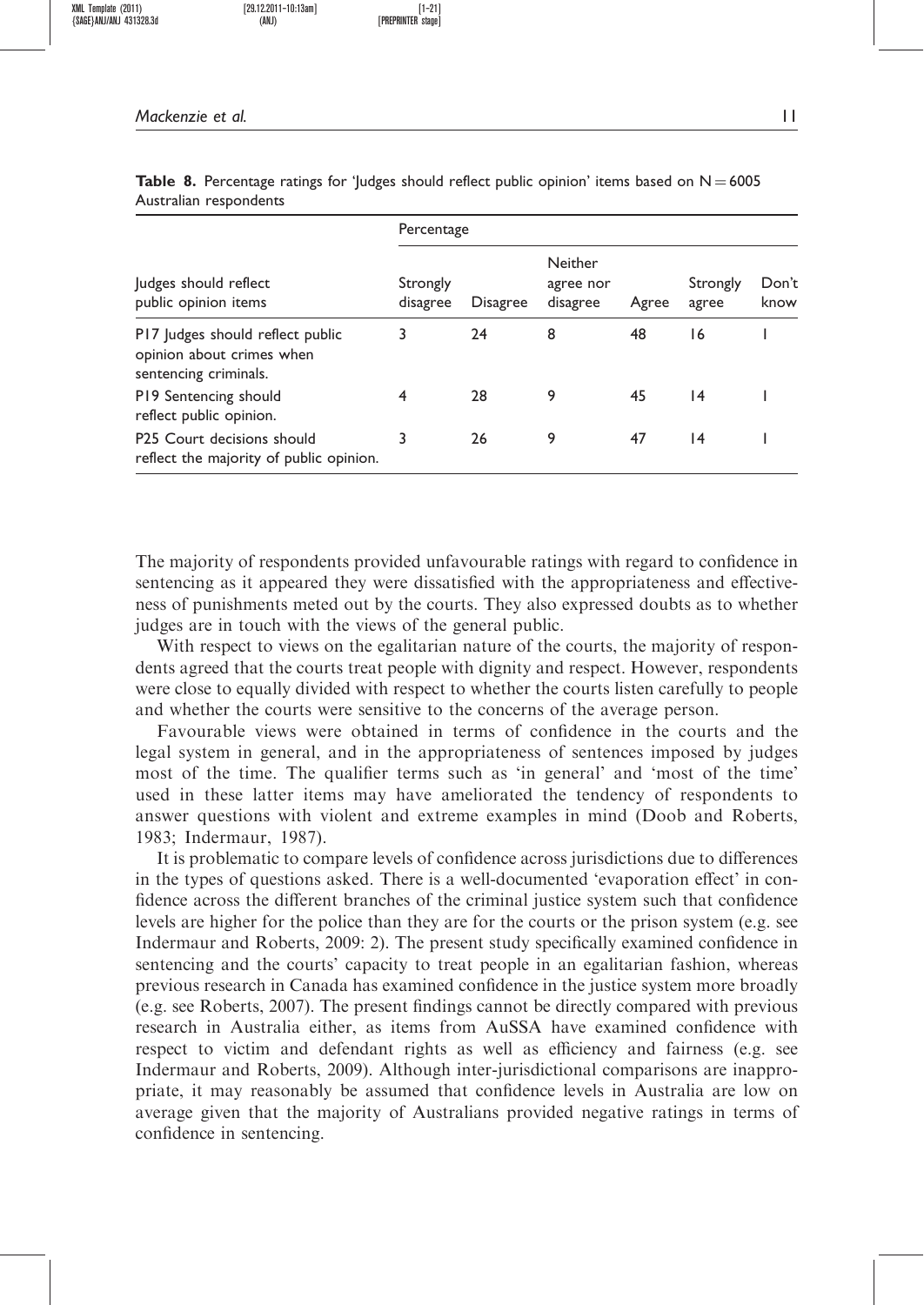#### Research Question Two: What are the views of the Australian public towards punishment?

Respondents demonstrated relatively high levels of punitiveness. In particular, twothirds agreed that 'People who break the law should be given stiffer sentences'. This same question was asked of respondents to the 2007 AuSSA and 71 per cent of respondents agreed with this statement (Roberts and Indermaur, 2009). A third of respondents (36%) supported the use of the death penalty as the punishment for murder. This figure is comparable to the 43.5% obtained in the 2007 AuSSA (Roberts and Indermaur, 2009). Roberts and Indermaur noted that support for the death penalty has declined in Australia since 1993. The present results suggest that this trend has continued.

Over half (59%) of the respondents in the present study agreed that sentences in general were too lenient. However, the current survey also asked respondents for their views regarding leniency based on offence type given previous research has indicated that respondents are often thinking of a violent offence when stating that sentences are too lenient (Doob and Roberts, 1983; Indermaur, 1987). In the present study, perceptions of leniency in sentencing were higher for violent crimes, compared with non-violent crimes. This is consistent with findings from other Australian studies. For instance, in the Tasmanian Jury Study 73 per cent of respondents were of the view that sentencing was too lenient for violent offences whereas 54 per cent held this view for drug offences and 54 per cent for property offences (Warner et al., 2011).

Many researchers have highlighted the key role that public opinion plays in the formulation of sentencing laws and practices (e.g. Frost, 2010; Roberts, 2008; Wood, 2009). Indeed in the present study, almost two-thirds (64%) of respondents agreed that judges should reflect public opinion when sentencing offenders. This question is taken from AuSSA surveys with similar results: in 2003 63 per cent of respondents agreed that judges should reflect public opinion when sentencing (Indermaur and Roberts, 2005), and in 2007, 58 per cent agreed to the slightly differently wording that 'when sentencing criminals, judges should reflect the views of the public' (Roberts and Indermaur, 2009). This finding lends credence to Tyler's (2006a: 392) proposal that, 'Widespread legitimacy will exist only when the perspectives of everyday members are enshrined in institutions and in the actions of authorities'. Some judges and magistrates would agree on the need to take into consideration the views of the public at sentencing or at least community expectations (Gleeson, 2004; Mackenzie, 2005). Primarily however, public opinion has a more direct impact on sentencing policy and the legislature, rather than directly on the judicial process.

The key question that is open to debate is how we ought to gauge public opinion. As Chief Justice Murray Gleeson of the High Court of Australia (Gleeson, 2004) has noted, it is unclear for instance what methodologies should be used to gauge public opinion, whose views should be taken on board, and whether uninformed opinions should be given as much weight as informed opinions. These are all highly contentious issues of debate in the public opinion field.

The present findings confirm that the Australian public lacks confidence in sentencing, is dissatisfied with the quantum of penalties and believes that harsher sentencing is needed. This is of substantial concern as confidence in the criminal justice system is essential to its effective functioning (e.g. Roberts, 2007). However, the present findings also suggest that public opinion is extremely nuanced. Alongside the expressed desire for

 ${SAGE}$ ANJ/ANJ 431328.3d (ANJ)

XML Template (2011) [29.12.2011–10:13am] [1–21]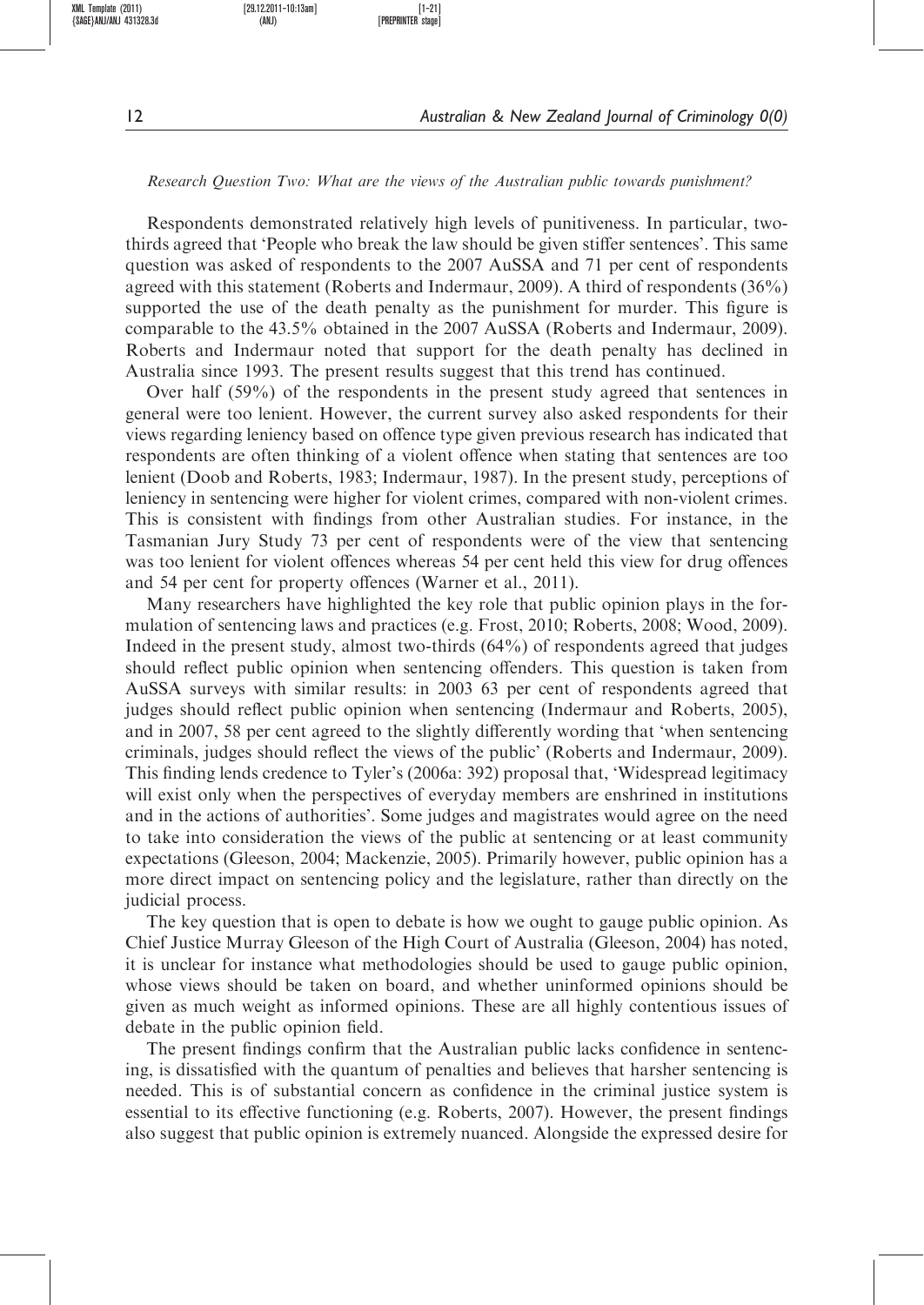harsher penalties, there was widespread support for the use of alternatives to imprisonment for young, mentally ill and non-violent offenders. Previous research (e.g. Doob, 2000) has shown that respondents are less punitive and appear to be open to alternatives to imprisonment when presented with a specified alternative.

It appears then that public opinion in this area is more diverse and complex than standard opinion polls would suggest. Through incorporating a greater variety of items to gauge public opinion, the present study has offered a more comprehensive picture than AuSSA (Roberts and Indermaur, 2009) on the views of the Australian public towards sentencing and punishment. The public appeared to be relatively punitive when their views were measured using generalised statements such as those adopted in AuSSA. In contrast, the public appeared to be willing to support less punitive sentences when they were asked to consider alternatives to imprisonment. Inconsistencies in public opinion regarding criminal justice issues have been well documented and it has been argued that the methodology employed to gauge public opinion as well as the type and depth of information provided has a strong bearing on the results obtained (e.g. Allen, 2004; Casey and Mohr, 2005; De Kaiser et al., 2007; Hough and Roberts, 2007; Hutton, 2005).

The nuanced opinions expressed by so many Australians in the present study highlights the problematic nature of gauging public opinion using top-of-the-head style opinion polls. Notable scholars in the field (e.g. Green, 2006) have discussed at length what is meant by 'public opinion' and whether it is wise to rely on public opinion per se as opposed to informed public judgment. It has been suggested that alternative methodologies are needed that tap into informed judgments as opposed to top-of-the-head opinions (e.g. Green, 2006). The latter phases of this national sentencing and public confidence project have explored the efficacy of alternative strategies for achieving precisely this distinction, and they will be the subject of additional papers to come. Nonetheless, it is concluded that baseline data on these top-of-the-head opinions provides an important starting point and the present study has made a significant contribution to the field by providing reliable national estimates of the views of the Australian public towards sentencing and punishment.

#### Acknowledgements

This research was supported under the Australian Research Council's Discovery Projects funding scheme [project number DP0878042]. The Sentencing Advisory Council in Victoria funded an additional sample of participants from Victoria. The views expressed herein are those of the authors and are not necessarily those of the Australian Research Council or of the Sentencing Advisory Council of Victoria.

#### **Notes**

- 1. The Victorian Sentencing Advisory Council provided funding for an additional 1200 respondents in Victoria over and above the 800 recruited as part of the stratified random sample of 6005 participants.
- 2. The extent to which the sample is representative of the Australian population with regards to income cannot be accurately determined given income category was self-rated in the present study, whereas national data on income from the ABS comprises calculations of disposable income after tax (see ABS, 2009: 4).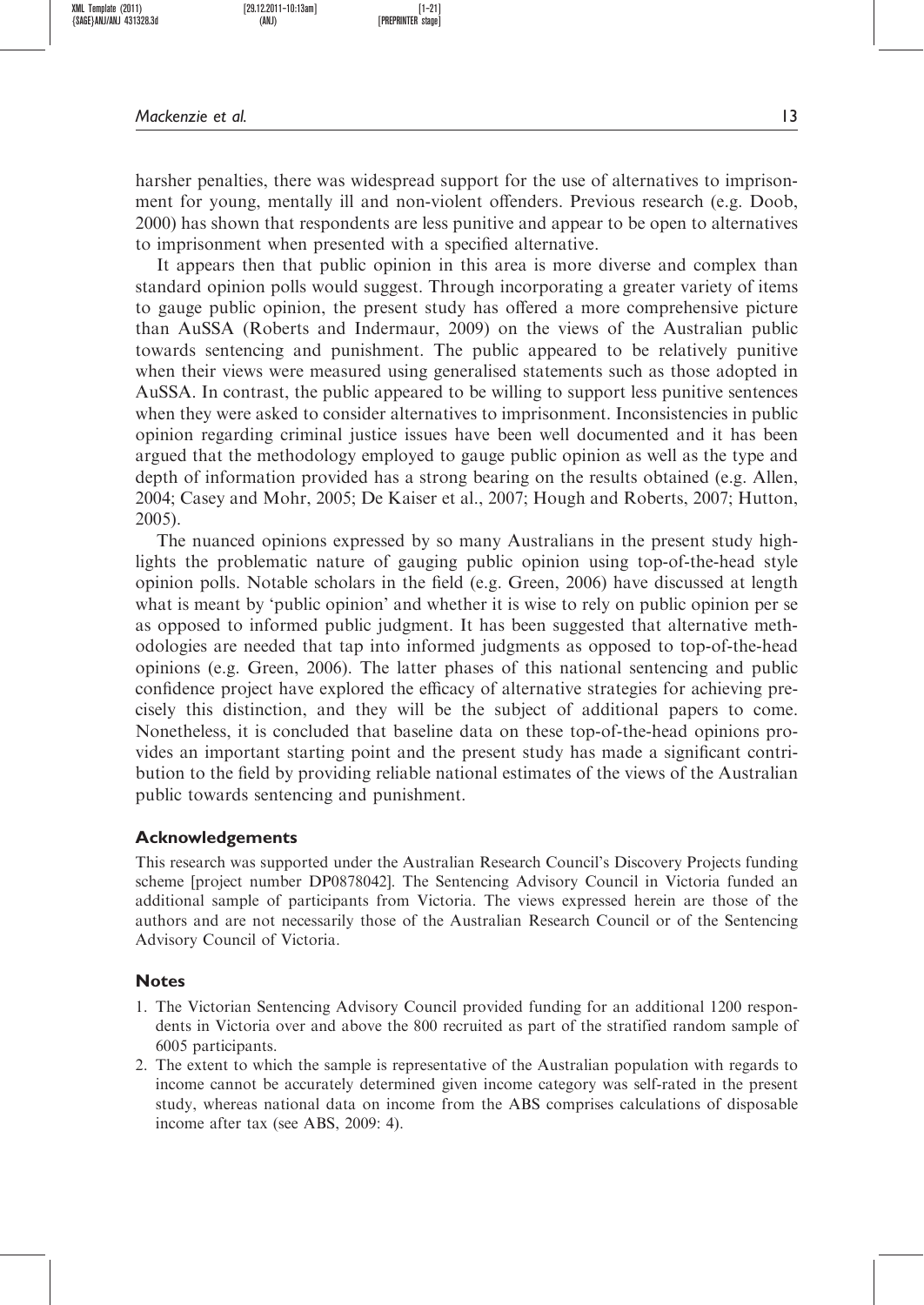- 3. A drawback of telephone surveys is that they tend not to be representative of all age groups, and certain sub-populations without fixed telephone lines will not be contacted (Steel et al., 1996).
- 4. This response rate is higher than the response rates of 39–42 per cent obtained for the 2007 AuSSA (see Roberts and Indermaur, 2009) although differences in response rates are not directly comparable due to differences in survey methodology. The present study used telephone interviews, whereas AuSSA involved mail-out surveys.

## **References**

- Allen R (2004) What works in changing public attitudes: Lessons from rethinking crime and punishment. Journal for Crime, Conflict and the Media 1: 55–67.
- Australian Bureau of Statistics (1999) An Introduction to Sample Surveys: A User's Guide. Canberra: ABS.
- Australian Bureau of Statistics (2008a) Australian Social Trends 2008 (Cat. No. 4102.0). Canberra: ABS.
- Australian Bureau of Statistics (2008b) Population by Age and Sex, Australian States and Territories (Cat. No. 3201.0). Canberra: ABS.
- Australian Bureau of Statistics (2009) Household Income and Income Distribution, Australia: 2007– 08 (Cat. No. 6523.0). Canberra: ABS.
- Casey S and Mohr P (2005) Law-and-order politics, public-opinion polls and the media. Psychiatry, Psychology and Law 12(1): 141–151.
- Cortina JM (1993) What is coefficient alpha? An examination of theory and applications. Journal of Applied Psychology 78(1): 98–104.
- De Kaiser JW, Van Koppel PJ and Offers H (2007) Bridging the gap between judges and the public? A multi-method study. Journal of Experimental Criminology 3: 131–161.
- Department of Justice Victoria (2009) Victorian Perceptions of Justice Survey, January 2007– December 2008 (Report CD/09/99030). Melbourne, Victoria: Department of Justice Victoria.
- Doob AN (2000) Transforming the punishment environment: Understanding public views of what should be accomplished at sentencing. Canadian Journal of Criminology 42(3): 323–340.
- Doob A and Roberts J (1983) Sentencing: An Analysis of the Public's View of Sentencing. Ottawa: Department of Justice Canada.
- Frost NA (2010) Beyond public opinion polls: Punitive public sentiment & criminal justice policy. Sociology Compass 4(3): 156–168.
- Gleeson M (2004) Out of touch or out of reach? Presentation at the Judicial Conference of Australia Colloquium, 2 October 2004, Adelaide, South Australia.
- Green DA (2006) Public opinion versus public judgment about crime: Correcting the 'comedy of errors'. British Journal of Criminology 46: 131–154.
- Hough M and Roberts JV (2007) Public opinion and criminal justice: The British CrimeSurvey and beyond. In: Hough M and Maxfield M (eds) Surveying Crime in the 21st Century (Crime Prevention Studies, 22). Monsey, NY: Criminal Justice Press, pp. 199–221.
- Hutton N (2005) Beyond populist punitiveness? Punishment & Society 7: 243–258.
- Indermaur D (1987) Public perceptions of sentencing in Perth, Western Australia. Australia and New Zealand Journal of Criminology 20: 163–183.
- Indermaur D (2008) Dealing the public in: Challenges for a transparent and accountable sentencing policy. In: Freiberg A and Gelb K (eds) Penal Populism, Sentencing Councils and Sentencing Policy. Sydney: Hawkins Press, pp. 45–67.
- Indermaur D and Roberts L (2005) Perceptions of crime and justice. In: Wilson S, Meagher G, Gibson R, Denemark D and Western M (eds) Australian Social Attitudes: the First Report. Sydney: University of New South Wales Press, pp. 141–160.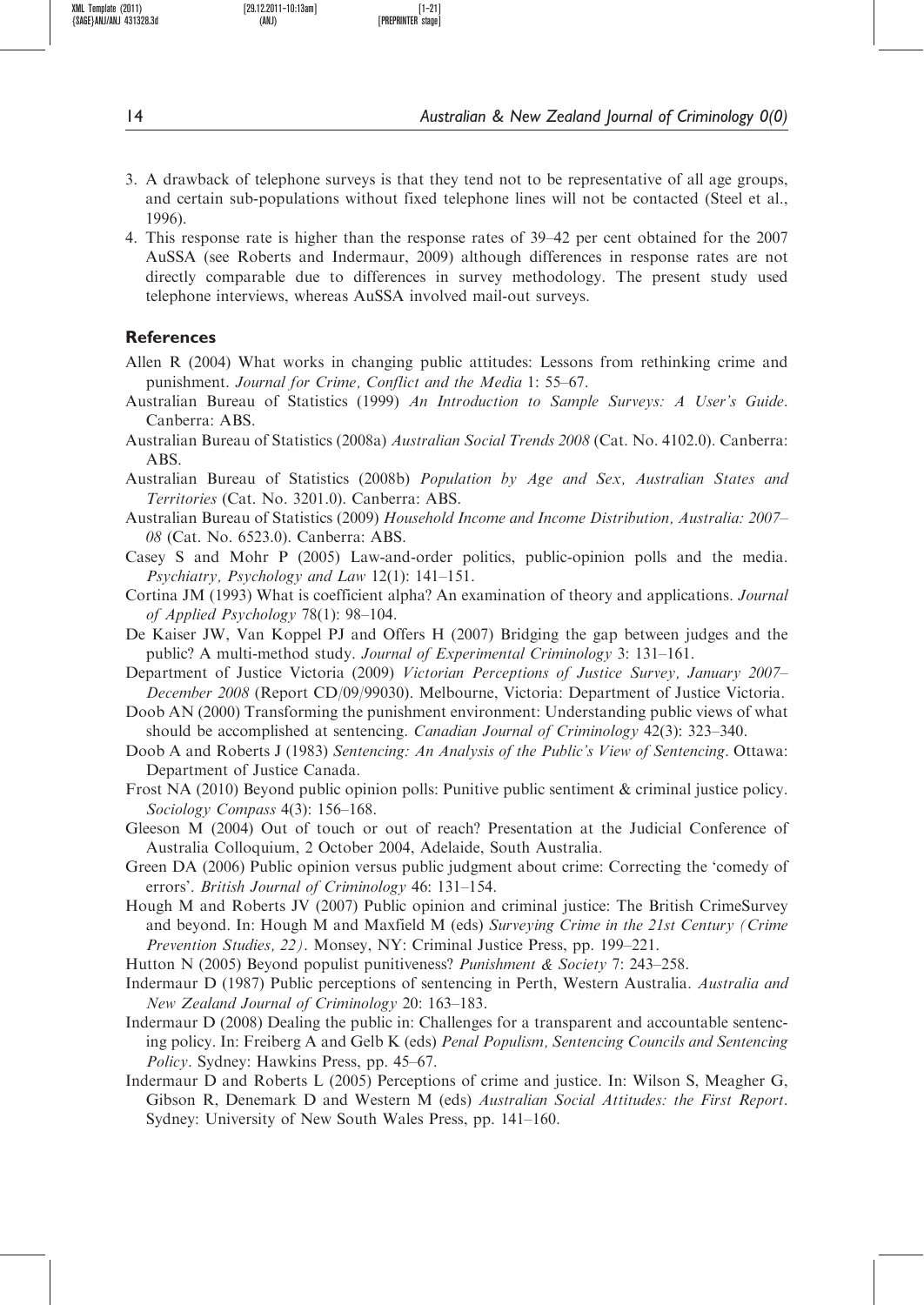Mackenzie et al. 15

- Jones C and Weatherburn D (2010) Public confidence in the NSW criminal justice system: A survey of the NSW public. The Australian and New Zealand Journal of Criminology 43: 506–525.
- Jones C, Weatherburn D and McFarlane K (2008) Public confidence in the New South Wales criminal justice system. Crime and Justice Bulletin, No. 118. Sydney: NSW Bureau of Crime Statistics and Research.
- Lovegrove A (2007) Public opinion, sentencing and lenience: An empirical study involving judges consulting the community. Criminal Law Review 2007: 769–781.
- Mackenzie G (2005) How Judges Sentence. Sydney, New South Wales: Federation Press.
- Roberts JV (2007) Public confidence in criminal justice in Canada: A comparative and contextual analysis. Canadian Journal of Criminology and Criminal Justice 49(2): 153–184.
- Roberts JV (2008) Sentencing policy and practice: The evolving role of public opinion. In: Freiberg A and Gelb K (eds) Penal Populism, Sentencing Councils and Sentencing Policy. Sydney, New South Wales: Hawkins Press, pp. 15–30.
- Roberts JV, Stalans LJ, Indermaur D and Hough M (2003) Penal Populism and Public Opinion: Lessons from Five Countries. Oxford University Press: New York.
- Roberts LD and Indermaur D (2007) Predicting punitive attitudes in Australia. Psychiatry, Psychology and Law 14(1): 56–65.
- Roberts LD and Indermaur D (2009) What Australians think about crime and justice: Results from the 2007 Survey of Social Attitudes. AIC Reports: Research and Public Policy Series, No. 101. Canberra: Australian Institute of Criminology.
- Roberts LD, Spiranovic CA and Indermaur D (forthcoming) A country not divided: A comparison of public punitiveness and confidence in sentencing across Australia. Australian and New Zealand Journal of Criminology.
- Robinson PH and Darley M (1997) The utility of desert. Northwestern University Law Review 91(2): 453–499.
- Steel D, Vella J and Harrington P (1996) Quality issues in telephone surveys: Coverage, nonresponse and quota sampling. Australian and New Zealand Journal of Statistics 38: 15–34.
- Tyler TR (2006a) Psychological perspectives on legitimacy and legitimation. Annual Review of Psychology 57: 375–400.
- Tyler TR (2006b) Why People Obey the Law. Princeton, NJ: Princeton University Press.
- Tyler TR and Darley JM (2000) Building a law-abiding society: Taking public views about morality and the legitimacy of legal authorities into account when formulating substantive law. Hofstra Law Review 28: 707–719.
- Warner K, Davis J, Walter M, Bradfield R and Vermey R (2009) Gauging public opinion on sentencing: Can asking jurors help? Trends & Issues in Crime and Criminal Justice, No. 371. Canberra: Australian Institute of Criminology.
- Warner K, Davis J, Walter M, Bradfield R and Vermey R (2011) Public judgment on sentencing: Final results from the Tasmanian Jury Sentencing Study. Trends & Issues in Crime and Criminal Justice, No. 407. Canberra: Australian Institute of Criminology.
- Wood J (2009) Why public opinion of the criminal justice system is important. In: Woods J and Gannon T (eds) Public Opinion and Criminal Justice. Portland, OR: Willan Publishing, pp. 33–48.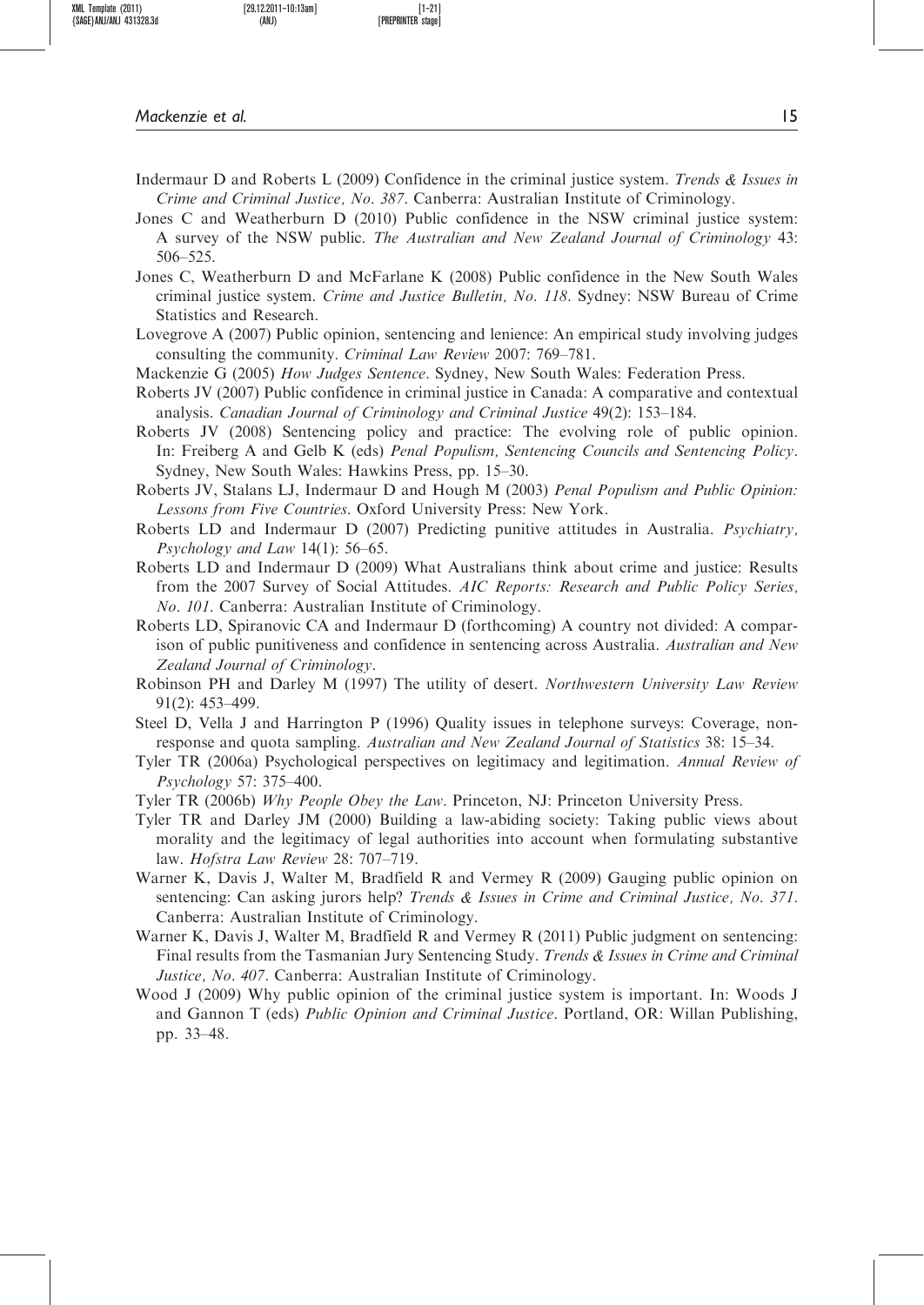# Appendix

Table A1. Details of individual items included in the Phase I survey of 6005 Australian respondents

| Construct                | Items                                                                                                    | Response options                                           |
|--------------------------|----------------------------------------------------------------------------------------------------------|------------------------------------------------------------|
| Confidence in sentencing | P11 The individual judge is the best<br>person to choose an appropriate<br>sentence for each case.       | I Strongly disagree $-5$<br>strongly agree                 |
|                          | P14 I am satisfied with the decisions<br>that the courts make.                                           |                                                            |
|                          | P15 I have confidence that judges<br>impose an appropriate sentence<br>most of the time.                 |                                                            |
|                          | P20 Judges are in touch with what<br>ordinary people think.                                              |                                                            |
|                          | P21 How confident are you that<br>penalties or punishment given to<br>offenders are appropriate?         | $\blacksquare$ Not at all confident $-5$<br>very confident |
|                          | P22 How confident are you that the<br>courts are effective at giving<br>punishments which fit the crime? |                                                            |
|                          | P1.5 How confident are you gener-<br>ally in the courts and legal<br>system?                             |                                                            |
| Egalitarian courts       | P28 Courts treat people with dignity<br>and respect.                                                     | I Strongly disagree $-5$<br>strongly agree                 |
|                          | P33 Courts listen carefully to<br>people.                                                                |                                                            |
|                          | P34 Courts are sensitive to the<br>concerns of average people.                                           |                                                            |
| Punitiveness             | P38 The death penalty should be the<br>punishment for murder.                                            | 1 Strongly disagree - 5<br>strongly agree                  |
|                          | P39 People who break the law<br>should be given stiffer sentences.                                       |                                                            |
|                          | P48 Courts are too soft on<br>offenders.                                                                 |                                                            |
|                          | P62 The tougher the sentence, the<br>less likely an offender is to<br>commit more crime.                 |                                                            |
|                          | P65 Rehabilitation is not taken seri-<br>ously by criminals.                                             |                                                            |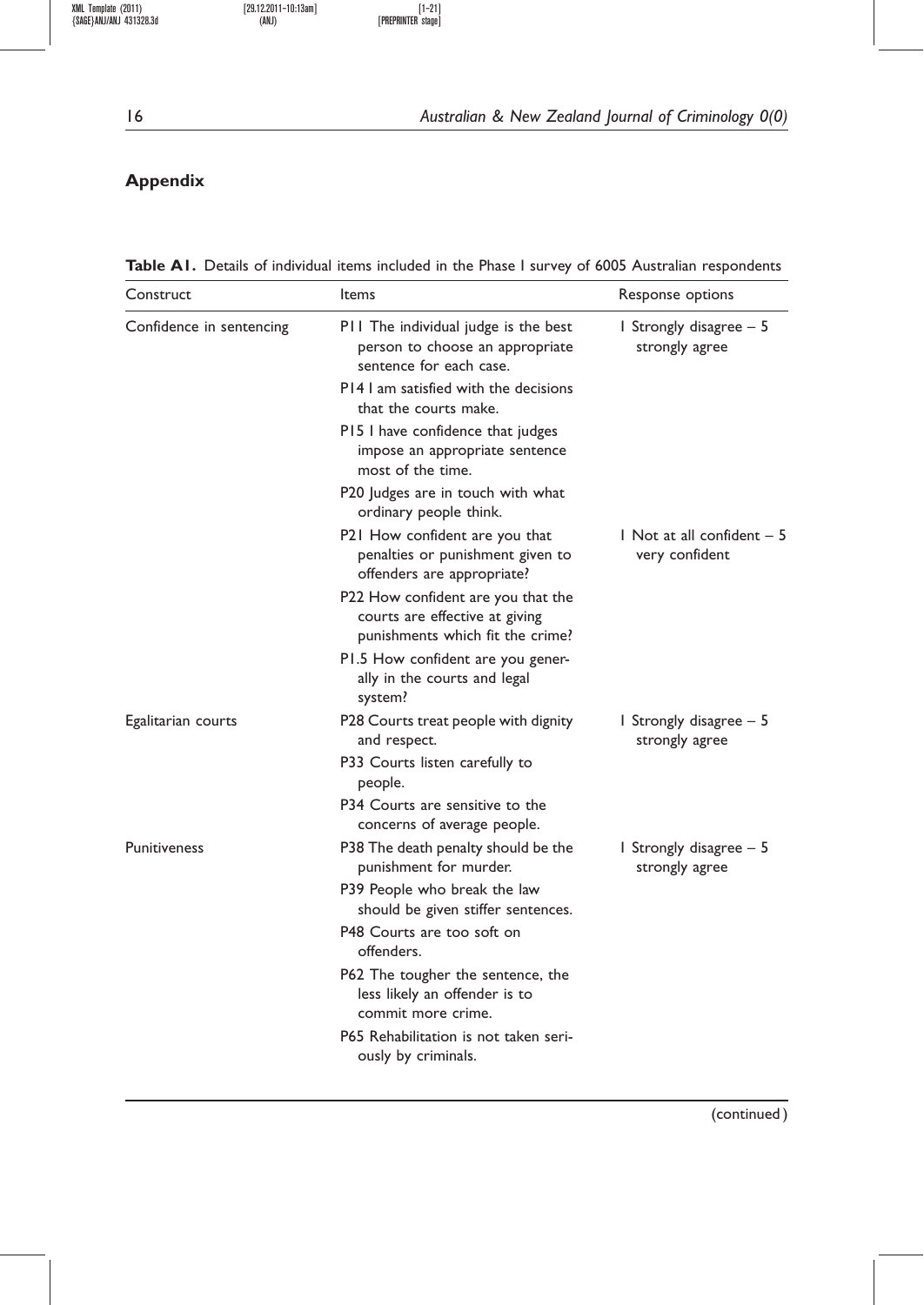### Mackenzie et al. 17

## Table A1. Continued.

| Construct                  | Items                                                                                                                                                                                          | Response options                                              |
|----------------------------|------------------------------------------------------------------------------------------------------------------------------------------------------------------------------------------------|---------------------------------------------------------------|
|                            | P66 High crime rates are mainly an<br>indication that punishments are<br>not severe enough.<br>P67 The most effective response to<br>criminality is to have harsher<br>sentences.              |                                                               |
| Leniency in sentencing     | P49 In general, would you say that<br>sentences handed down by the<br>courts are too tough, about right,<br>or too lenient?                                                                    | I much too tough $-3$<br>about right $-5$ much<br>too lenient |
|                            | P50 For violent crimes, like armed<br>robbery or rape, would you say<br>that sentences handed down by<br>the courts are too tough, about<br>right, or too lenient?                             |                                                               |
|                            | P51 For non-violent drug crimes,<br>like possession or sale of illegal<br>drugs, would you say that sen-<br>tences handed down by the<br>courts are too tough, about right,<br>or too lenient? |                                                               |
|                            | P52 For non-violent property<br>crimes, like burglary or car theft,<br>would you say that sentences<br>handed down by the courts are<br>too tough, about right, or too<br>lenient?             |                                                               |
|                            | P53 For juvenile property offenders,<br>would you say that sentences<br>handed down by the courts are<br>too tough, about right, or too<br>lenient?                                            |                                                               |
| Acceptance of alternatives | P54 Fewer prison sentences should<br>be given to non-violent offenders.                                                                                                                        | 1 Strongly disagree – 5<br>strongly agree                     |
| to prison                  | P55 Instead of going to prison,<br>young offenders should have to<br>take part in programmes that<br>teach job skills, moral values and<br>self-esteem.                                        |                                                               |
|                            | P56 Instead of going to prison,<br>mentally ill offenders should<br>receive treatment in mental<br>health facilities.                                                                          |                                                               |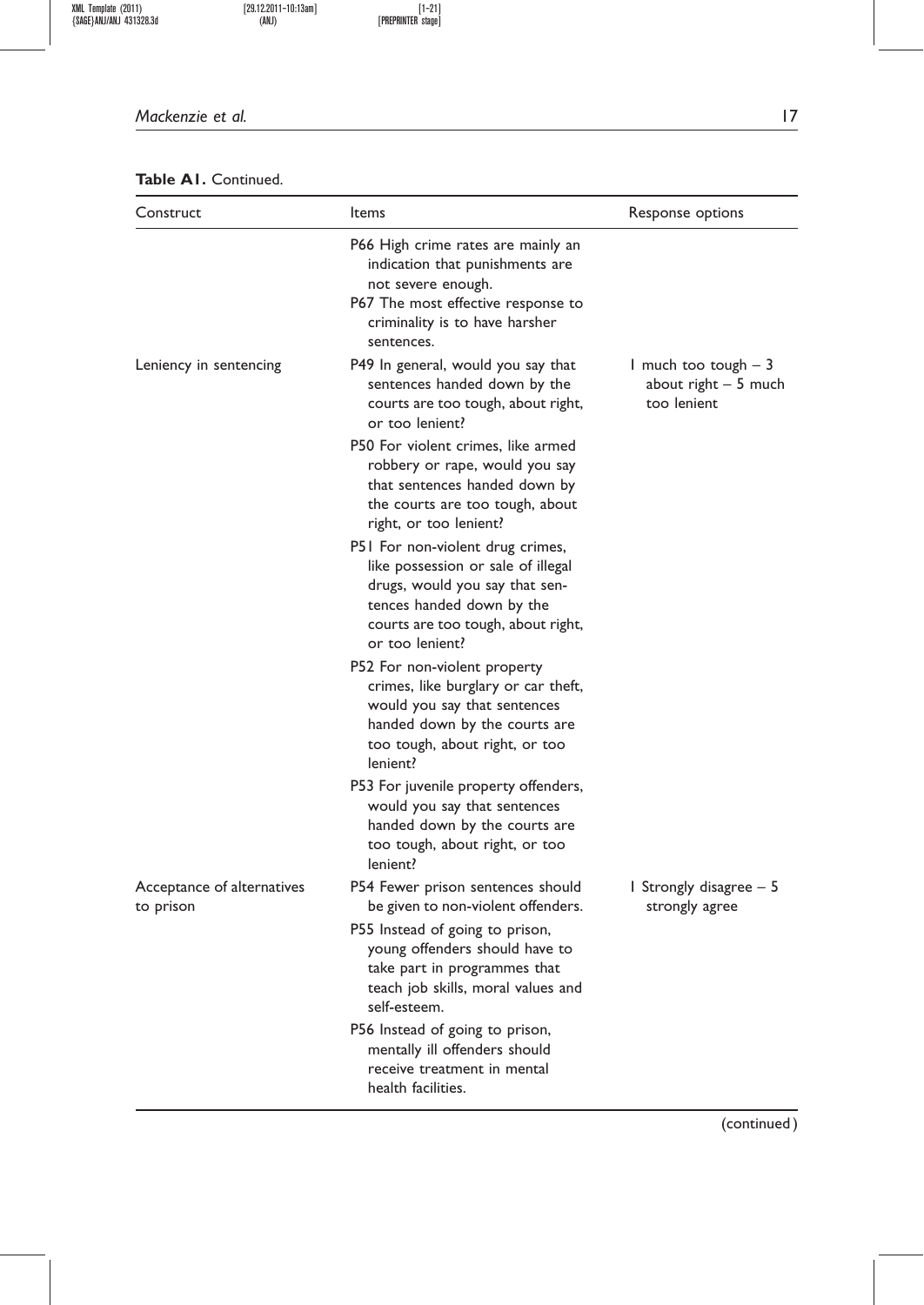# 18 **Australian & New Zealand Journal of Criminology 0(0)**

## Table A1. Continued.

| Construct                          | Items                                                                                                                                                                                          | Response options                                |  |  |
|------------------------------------|------------------------------------------------------------------------------------------------------------------------------------------------------------------------------------------------|-------------------------------------------------|--|--|
|                                    | P57 Instead of going to prison, non-<br>violent offenders should be given<br>community corrections orders.                                                                                     |                                                 |  |  |
|                                    | P58 Instead of going to prison, drug<br>addicted offenders should be put<br>on an intensive programme of<br>rehabilitation and counselling.                                                    |                                                 |  |  |
| Judges<br>should<br>public opinion | reflect<br>P17 Judges should reflect public<br>opinion about crimes when sen-<br>tencing criminals.                                                                                            | 1 Strongly disagree – 5<br>strongly agree       |  |  |
|                                    | P19 Sentencing should reflect public<br>opinion.                                                                                                                                               |                                                 |  |  |
|                                    | P25 Court decisions should reflect<br>the majority of public opinion.                                                                                                                          |                                                 |  |  |
| Media scepticism                   | P72 The news media are fair                                                                                                                                                                    | 1 Strongly disagree – 5<br>strongly agree       |  |  |
|                                    | P73 The news media tell the whole<br>story                                                                                                                                                     |                                                 |  |  |
|                                    | P74 The news media are accurate                                                                                                                                                                |                                                 |  |  |
|                                    | P75 The news media are unbiased                                                                                                                                                                |                                                 |  |  |
|                                    | P76 The news media can be trusted                                                                                                                                                              |                                                 |  |  |
| Fear of crime                      | P79 How frequently have you wor-<br>ried about becoming a victim of a<br>violent crime in your neighbour-<br>hood during the previous month?                                                   | 1 Never – 5 many times                          |  |  |
|                                    | How safe do you feel walking alone<br>in your area after dark?                                                                                                                                 |                                                 |  |  |
|                                    | How safe do you feel when alone at<br>home after dark?                                                                                                                                         |                                                 |  |  |
| Perceptions<br>of<br>levels        | crime<br>In your opinion, do you think that<br>the level of crime overall in<br>$<$ INSERT STATE/TERRITORY $>$<br>has increased, decreased or<br>remained the same over the past<br>TWO years? | $\vert$ Decreased a lot $-5$<br>increased a lot |  |  |
|                                    | In your opinion, do you think that<br>the level of burglary in <insert<br>STATE/TERRITORY &gt; has<br/>increased, decreased or remained<br/>the same over the last TWO<br/>years?</insert<br>  |                                                 |  |  |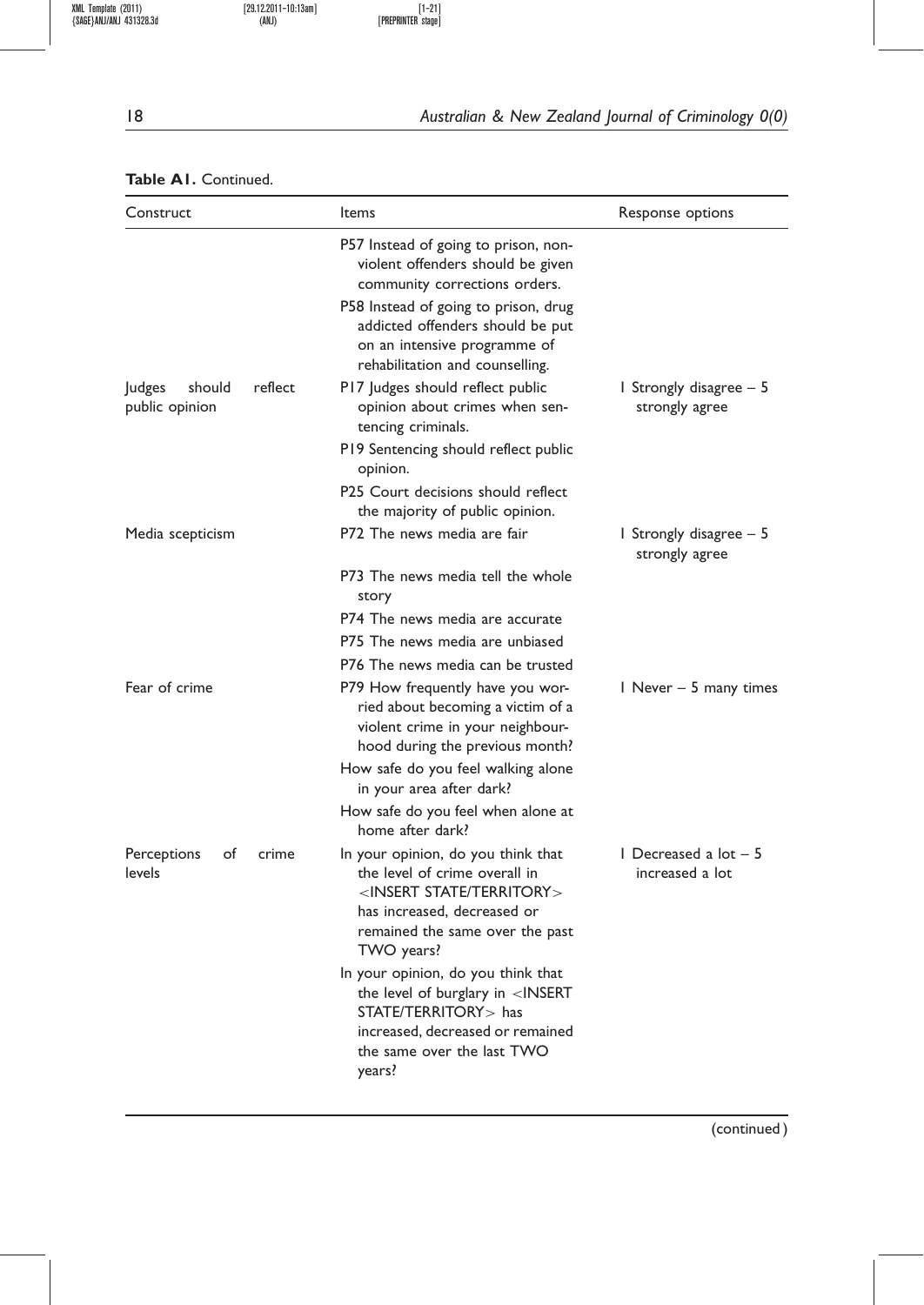## Mackenzie et al. 19

## Table A1. Continued.

| Construct           | Items                                                                                                                                                                                                                    | Response options                                                                                                                                                                                                                                                                                                                                                                         |
|---------------------|--------------------------------------------------------------------------------------------------------------------------------------------------------------------------------------------------------------------------|------------------------------------------------------------------------------------------------------------------------------------------------------------------------------------------------------------------------------------------------------------------------------------------------------------------------------------------------------------------------------------------|
|                     | In your opinion, do you think the<br>level of murder in $\leq$ INSERT<br>STATE/TERRITORY > has<br>increased, decreased or remained<br>the same over the last TEN<br>years?                                               |                                                                                                                                                                                                                                                                                                                                                                                          |
| Media usage         | Which type of media do you mainly<br>rely on most for<br>news<br>and<br>information?                                                                                                                                     | I Television non commer-<br>cial - ABC, SBS etc.<br>2 Television commercial –<br>Channel 7, 9, 10 or<br>local<br>3 Radio non commercial<br>(ABC, SBS etc.)<br>4 Radio commercial – (any<br>commercial radio)<br>5 Newspaper – broad-<br>sheet $-A$ ge, SMH or<br>Australian<br>6 Newspaper tabloid –<br>most local state papers,<br>Daily Telegraph<br>7 Internet<br>8 None of the above |
|                     | On average how many hours of<br>television do you watch in a<br>week?<br>How many hours per week do you<br>watch TV crime dramas such as<br>CSI, City Homicide, The Bill or                                              |                                                                                                                                                                                                                                                                                                                                                                                          |
| Trust in government | NCIS?<br>P7 Thinking about the federal gov-<br>ernment in Australia these days,<br>would you say it is run for a few<br>big interests looking out for<br>themselves, or that it is run for<br>the benefit of all people? | I entirely run for a few big<br>interests $-3$ 50/50 or<br>$half/half - 5$ entirely run<br>for the benefit of all                                                                                                                                                                                                                                                                        |
|                     | P8 I feel that government institu-<br>tions don't care about people like<br>me<br>P9 People like me don't have any say<br>about what the government does                                                                 | 1 Strongly disagree – 5<br>strongly agree                                                                                                                                                                                                                                                                                                                                                |
| Interpersonal trust | P10 Generally speaking, people can<br>be trusted                                                                                                                                                                         | 1 Strongly disagree – 5<br>strongly agree                                                                                                                                                                                                                                                                                                                                                |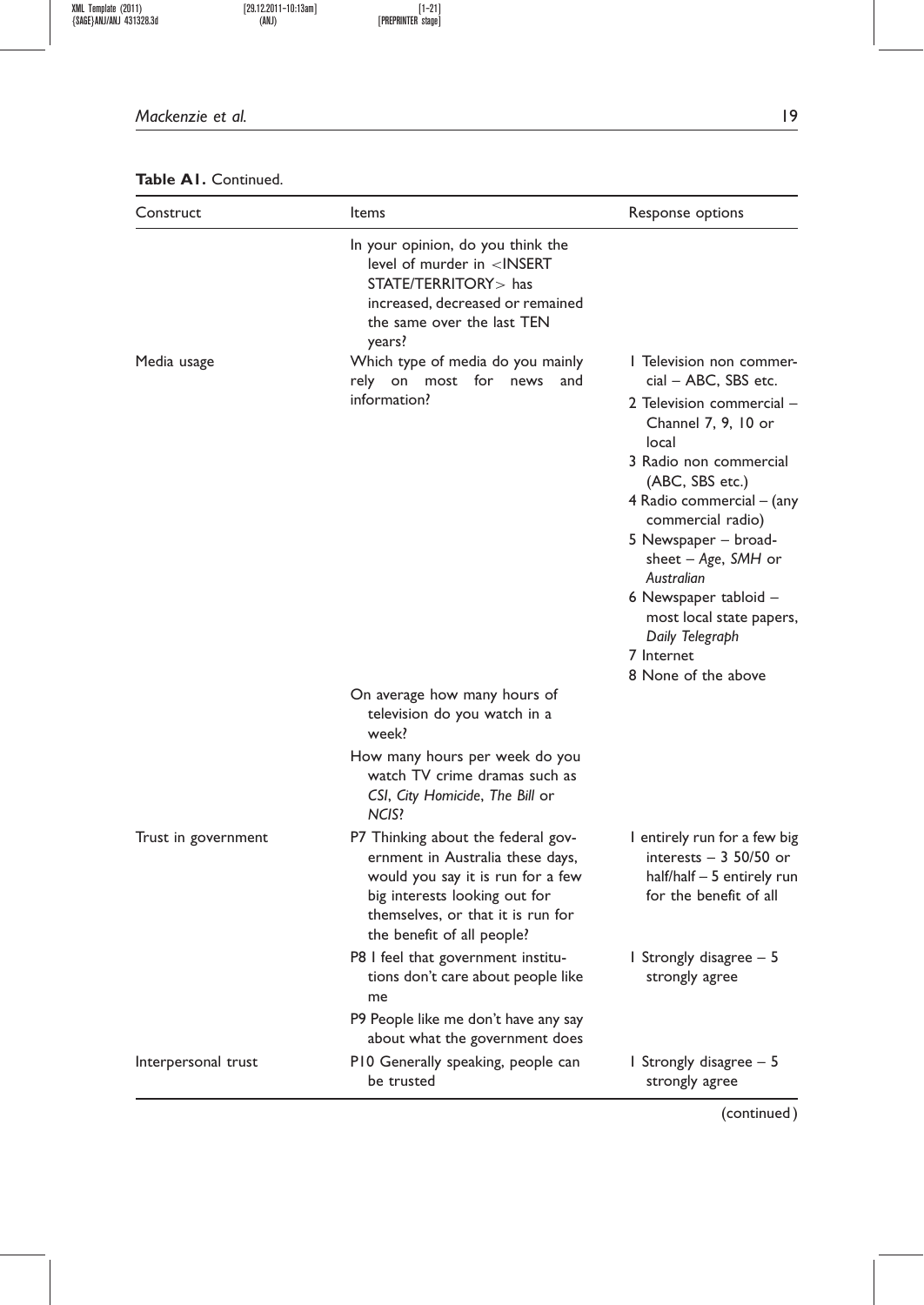## 20 **Australian & New Zealand Journal of Criminology 0(0)**

## Table A1. Continued.

| Construct                   | Items                                                                                                                                                                                         | Response options                          |  |  |
|-----------------------------|-----------------------------------------------------------------------------------------------------------------------------------------------------------------------------------------------|-------------------------------------------|--|--|
| Mandatory sentencing        | P12 There should be minimum<br>terms of imprisonment to make<br>sure that judges don't give sen-<br>tences that are too lenient<br>P16 Laws should be written so that                         | I Strongly disagree – 5<br>strongly agree |  |  |
|                             | judges have less discretion in<br>determining the final sentence                                                                                                                              |                                           |  |  |
| Likelihood of victimisation | Q80 What percentage of house-<br>holds do you think would have<br>been burgled in <insert <br="" state=""><math>TERRITORY&gt;</math> in the last 12<br/>months?</insert>                      |                                           |  |  |
|                             | Q81 What percentage of people do<br>you think would have been the<br>victim of a violent crime in<br>$<$ INSERT STATE/TERRITORY $>$<br>in the past 12 months?                                 |                                           |  |  |
| Demographic items           | Age                                                                                                                                                                                           |                                           |  |  |
|                             | Gender                                                                                                                                                                                        |                                           |  |  |
|                             | Have you had any personal experi-<br>ence with the criminal courts. for<br>instance as a juror, witness,<br>victim, defendant or working in<br>the courts? If yes, in what<br>capacity?       |                                           |  |  |
|                             | All up, including primary, secondary<br>and tertiary education, how many<br>years of education have you<br>completed?                                                                         |                                           |  |  |
|                             | Do you live in a metropolitan area, a<br>rural area, a regional area or a<br>remote location?                                                                                                 |                                           |  |  |
|                             | Would you say your household sits<br>in the middle, upper, or lower<br>range of income?                                                                                                       |                                           |  |  |
|                             | In politics people sometimes refer<br>to being on the left or on the<br>right. Where would you place<br>yourself on a scale from 0 to 10<br>where 0 means the left and 10<br>means the right? |                                           |  |  |